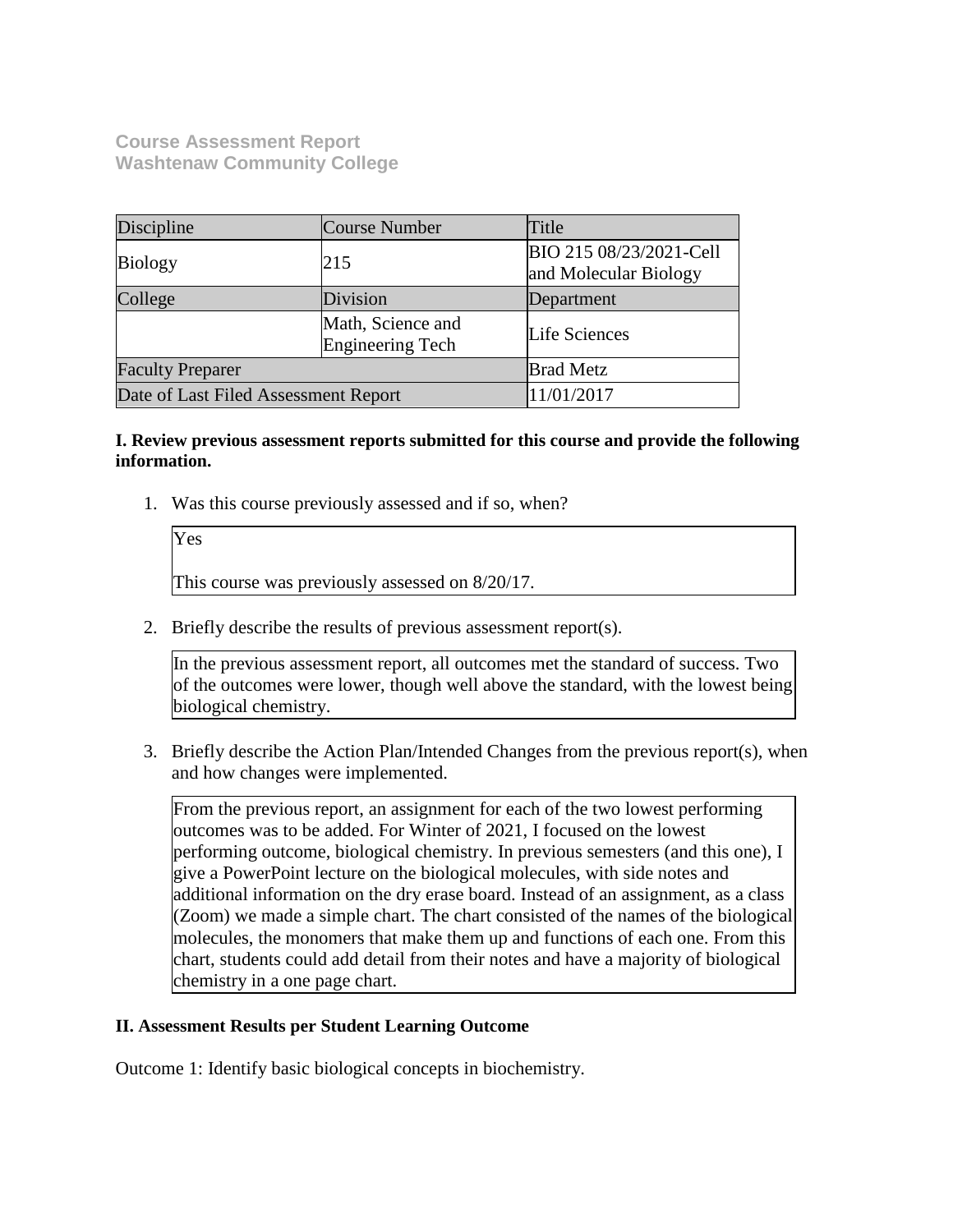- Assessment Plan
	- o Assessment Tool: Written questions on the unit exam
	- o Assessment Date: Fall 2020
	- o Course section(s)/other population: All
	- o Number students to be assessed: All
	- o How the assessment will be scored: Answer key and rubric
	- o Standard of success to be used for this assessment: 75% of students will score 75% or higher
	- o Who will score and analyze the data: Departmental faculty
- 1. Indicate the Semester(s) and year(s) assessment data were collected for this report.

| Fall (indicate years below) below) | Winter (indicate years) | SP/SU (indicate years)<br>below) |
|------------------------------------|-------------------------|----------------------------------|
|                                    | 2021                    |                                  |

| # of students enrolled | # of students assessed |
|------------------------|------------------------|
|                        |                        |

3. If the number of students assessed differs from the number of students enrolled, please explain why all enrolled students were not assessed, e.g. absence, withdrawal, or did not complete activity.

All students were assessed.

4. Describe how students from all populations (day students on campus, DL, MM, evening, extension center sites, etc.) were included in the assessment based on your selection criteria.

There is only one section of BIO 215, it is a day class and this semester it was a virtual classroom.

5. Describe the process used to assess this outcome. Include a brief description of this tool and how it was scored.

To assess this outcome, there were true/false, multiple-choice and short answer questions on the exam. The true/false and multiple-choice were scored as being either correct or incorrect. For the short answer questions, a four-level rubric was used. 0=not attempted, 1=attempted with little or no detail, 2=attempted with a moderate amount of detail and 3=attempted with full and complete detail.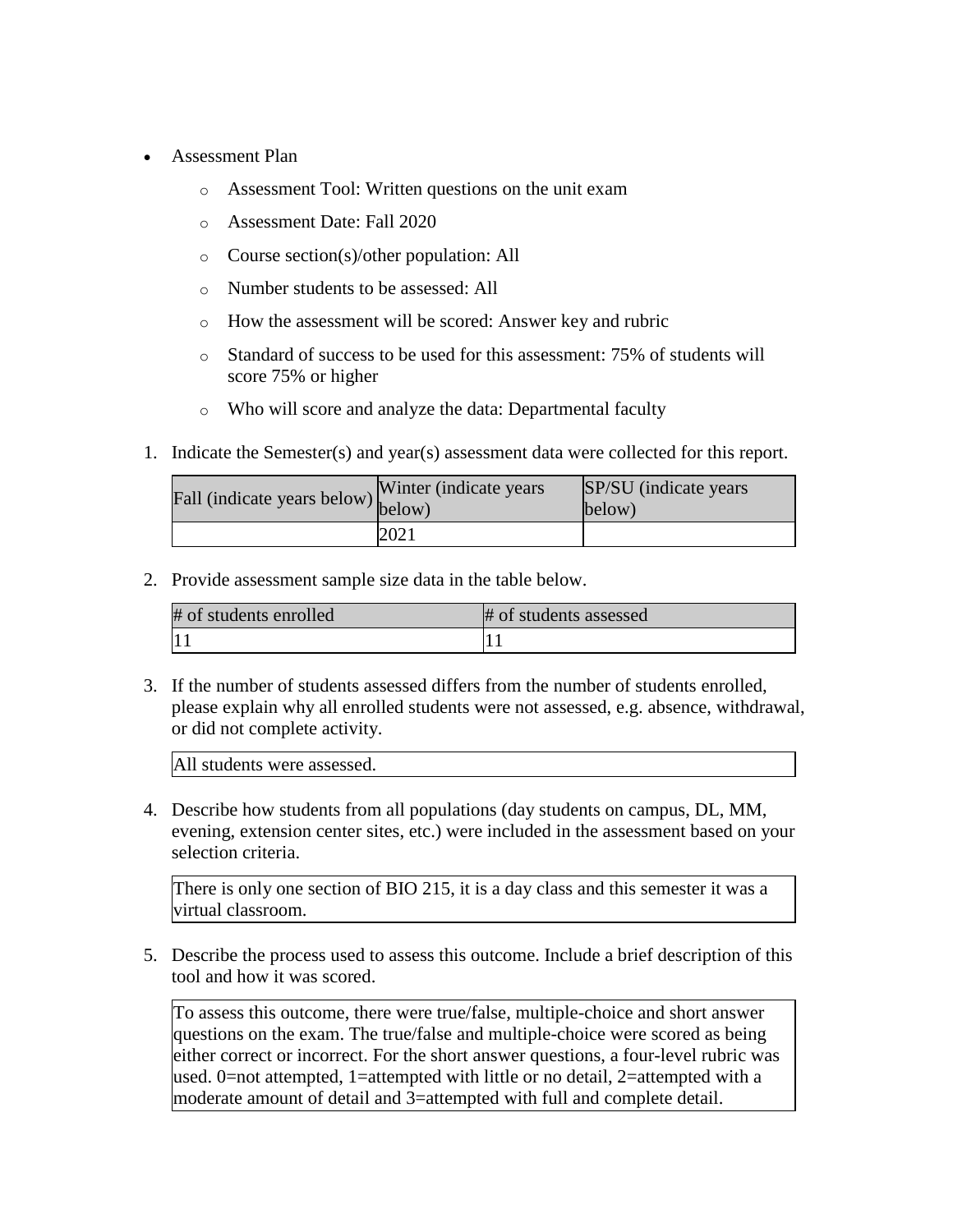6. Briefly describe assessment results based on data collected for this outcome and tool during the course assessment. Discuss the extent to which students achieved this learning outcome and indicate whether the standard of success was met for this outcome and tool.

Met Standard of Success: Yes

All of the students met the standard of success, and the overall average for the questions assessed was 88%.

7. Based on your interpretation of the assessment results, describe the areas of strength in student achievement of this learning outcome.

This is typically the tougher section for biology students in general. The success on the questions assessed was 5% higher than the previous assessment. Since this was a virtual class it is hard to say exactly why. The difference between this assessment (virtual) and the previous assessment (on campus) was a little over 2%.

8. Based on your analysis of student performance, discuss the areas in which student achievement of this learning outcome could be improved. If student met standard of success, you may wish to identify your plans for continuous improvement.

Since all students met the standard of success, and there was a potential increase in overall percent, I plan to continue making the biological molecules chart with the class as a post lecture exercise.

Outcome 2: Describe the characteristics of the three domains.

- Assessment Plan
	- o Assessment Tool: Written questions on the unit exam
	- o Assessment Date: Fall 2020
	- o Course section(s)/other population: All
	- o Number students to be assessed: All
	- o How the assessment will be scored: Answer key and rubric
	- o Standard of success to be used for this assessment: 75% of students will score 75% or higher
	- o Who will score and analyze the data: Departmental faculty
- 1. Indicate the Semester(s) and year(s) assessment data were collected for this report.

| $\text{unit}$ (indicate years below) Winter (indicate years | SP/SU (indicate years) |
|-------------------------------------------------------------|------------------------|
|                                                             | below)                 |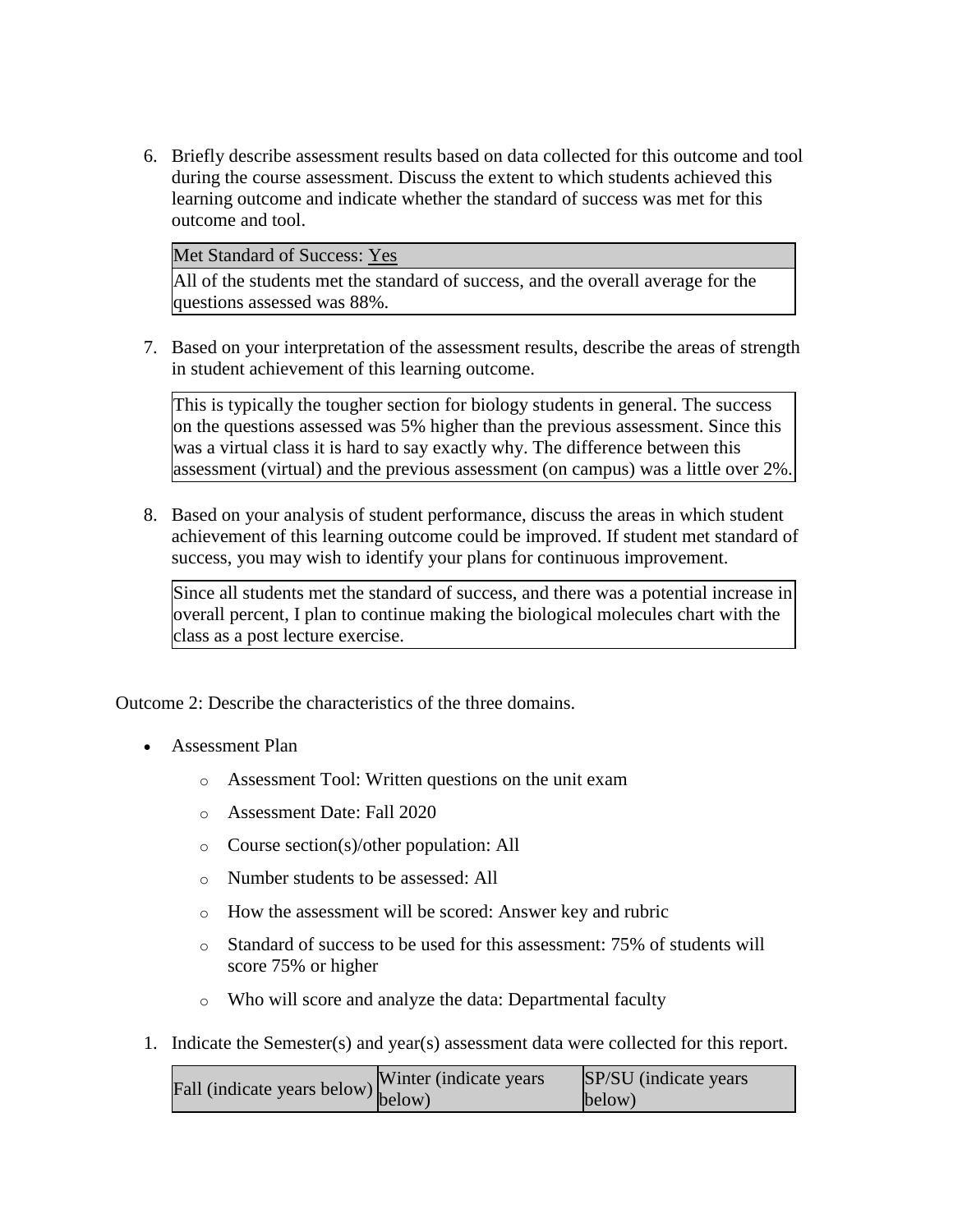|--|--|

| # of students enrolled | # of students assessed |
|------------------------|------------------------|
| 11                     |                        |

3. If the number of students assessed differs from the number of students enrolled, please explain why all enrolled students were not assessed, e.g. absence, withdrawal, or did not complete activity.

All students were assessed.

4. Describe how students from all populations (day students on campus, DL, MM, evening, extension center sites, etc.) were included in the assessment based on your selection criteria.

There is only one section of BIO 215, it is a day class and this semester it was virtual classroom.

5. Describe the process used to assess this outcome. Include a brief description of this tool and how it was scored.

To assess this outcome there were true/false, multiple choice and short answer questions on the exam. The true/false and multiple choice were scored as being either correct or incorrect. For the short answer questions, a four-level rubric was used. 0=not attempted, 1=attempted with little or no detail, 2=attempted with a moderate amount of detail and 3=attempted with full and complete detail.

6. Briefly describe assessment results based on data collected for this outcome and tool during the course assessment. Discuss the extent to which students achieved this learning outcome and indicate whether the standard of success was met for this outcome and tool.

#### Met Standard of Success: Yes

All of the students met the standard of success and the overall average for the questions assessed was 96%. Understanding of the similarities and differences between the three Domains is evident.

7. Based on your interpretation of the assessment results, describe the areas of strength in student achievement of this learning outcome.

This outcome was the highest at 96%. This outcome was also one of the two highest from the previous assessment. Upper level classes always seem to do quite well in the area of Domains and Kingdoms.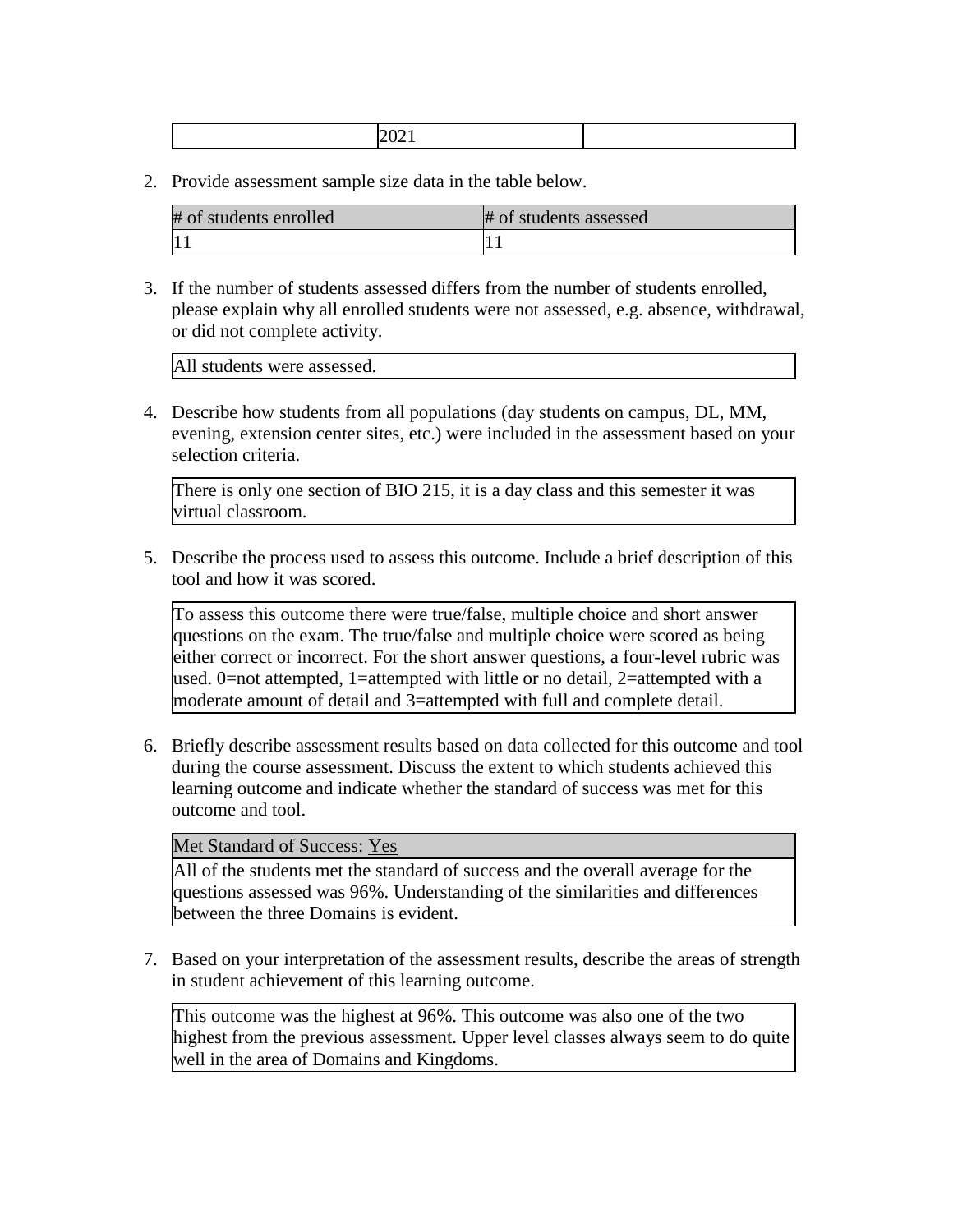8. Based on your analysis of student performance, discuss the areas in which student achievement of this learning outcome could be improved. If student met standard of success, you may wish to identify your plans for continuous improvement.

Continuous improvement in this area is always possible as new species and new information are always being discovered and reported. A website called ScienceDaily is a resource shared with students. They report on upcoming publications across all fields of science and explain their importance in everyday terms.

Outcome 3: Explain the major biological pathways.

- Assessment Plan
	- o Assessment Tool: Written questions on the unit exam
	- o Assessment Date: Fall 2020
	- o Course section(s)/other population: All
	- o Number students to be assessed: All
	- o How the assessment will be scored: Answer key and rubric
	- o Standard of success to be used for this assessment: 75% of students will score 75% or higher
	- o Who will score and analyze the data: Departmental faculty
- 1. Indicate the Semester(s) and year(s) assessment data were collected for this report.

| Fall (indicate years below) below) | Winter (indicate years) | SP/SU (indicate years)<br>below) |
|------------------------------------|-------------------------|----------------------------------|
|                                    | 2021                    |                                  |

2. Provide assessment sample size data in the table below.

| # of students enrolled | # of students assessed |
|------------------------|------------------------|
|                        |                        |

3. If the number of students assessed differs from the number of students enrolled, please explain why all enrolled students were not assessed, e.g. absence, withdrawal, or did not complete activity.

All students were assessed.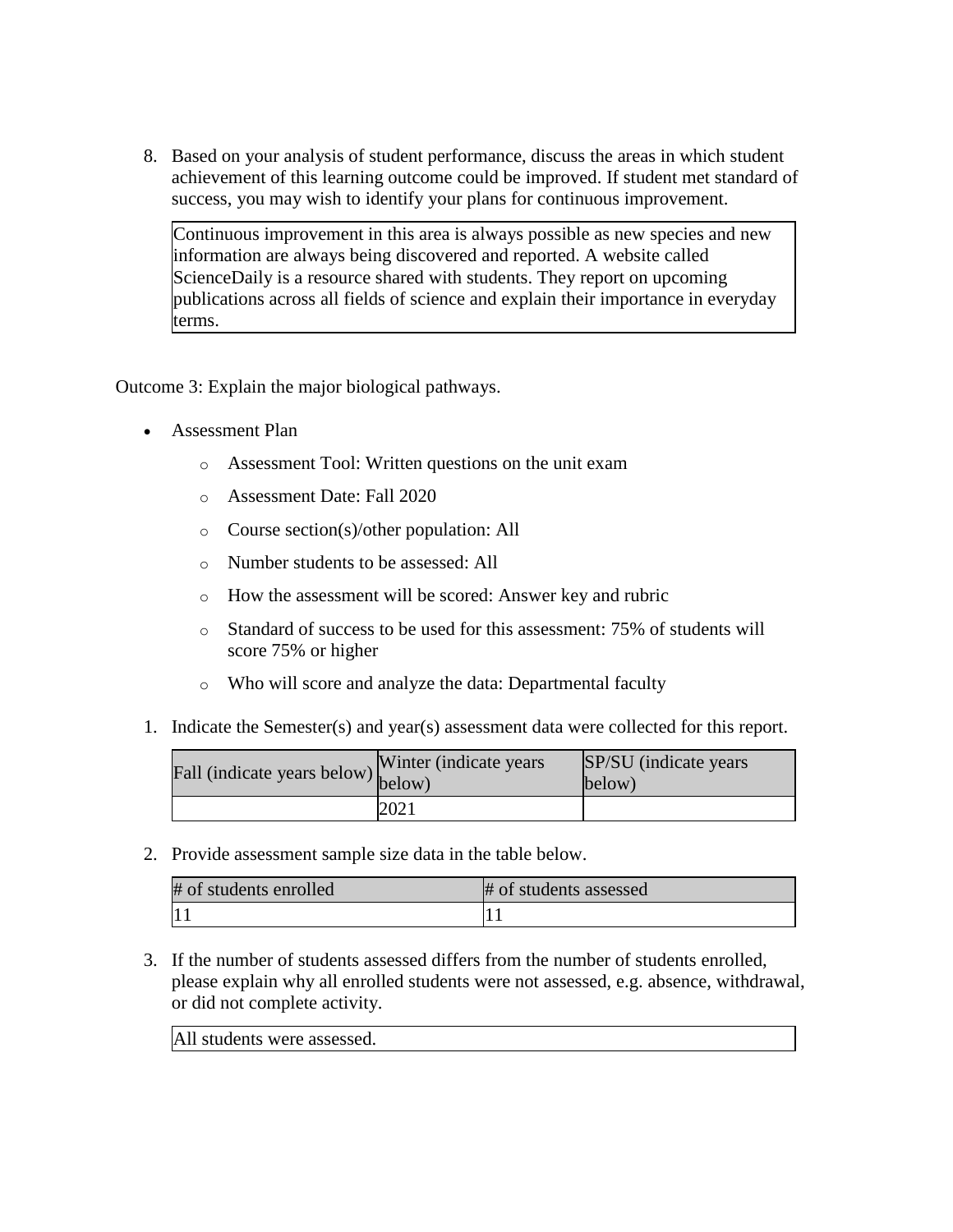4. Describe how students from all populations (day students on campus, DL, MM, evening, extension center sites, etc.) were included in the assessment based on your selection criteria.

There is only one section of BIO 215, it is a day class and this semester it was virtual classroom.

5. Describe the process used to assess this outcome. Include a brief description of this tool and how it was scored.

To assess this outcome there were true/false, multiple choice and short answer questions on the exam. The true/false and multiple choice were scored as being either correct or incorrect. For the short answer questions, a four-level rubric was used. 0=not attempted, 1=attempted with little or no detail, 2=attempted with a moderate amount of detail and 3=attempted with full and complete detail.

6. Briefly describe assessment results based on data collected for this outcome and tool during the course assessment. Discuss the extent to which students achieved this learning outcome and indicate whether the standard of success was met for this outcome and tool.

#### Met Standard of Success: Yes

All of the students met the standard of success and the overall average for the questions assessed was 89%.

7. Based on your interpretation of the assessment results, describe the areas of strength in student achievement of this learning outcome.

Biological pathways are complex and can be overwhelming. Typically in upper level courses students exceed expectations. In class, we typically start with the overall process in general terms and work toward the details, as students have heard the general terms before.

8. Based on your analysis of student performance, discuss the areas in which student achievement of this learning outcome could be improved. If student met standard of success, you may wish to identify your plans for continuous improvement.

Students more than met the standard of success and I feel the method for presenting the material works. Additionally, we also discuss what might happen if one of the parts of the pathway does not work. This is especially of interest in terms of cell division and cancer.

Outcome 4: Identify significant historical events in the development of molecular lab techniques.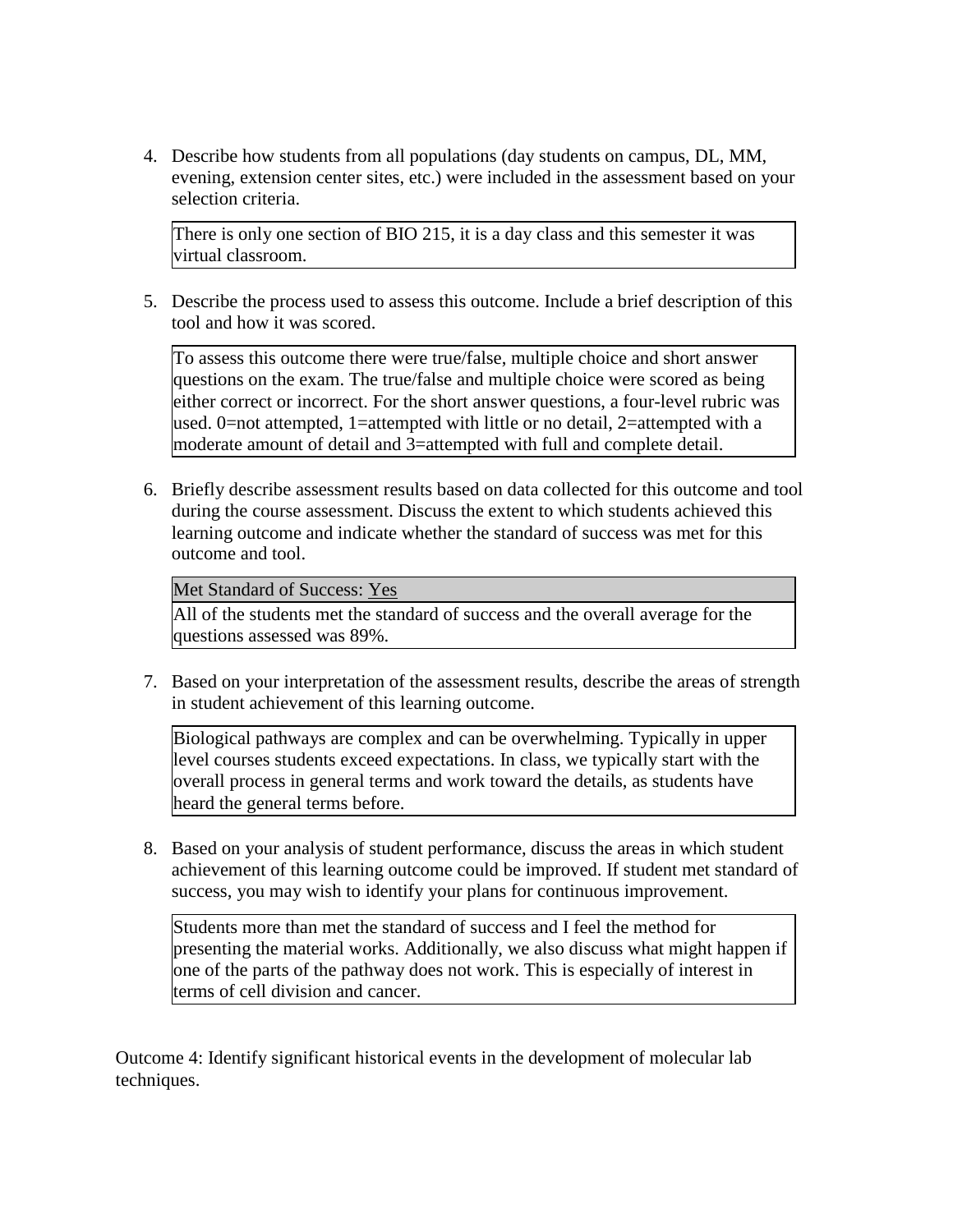- Assessment Plan
	- o Assessment Tool: Matching and short answer questions on the unit exam
	- o Assessment Date: Fall 2020
	- o Course section(s)/other population: All
	- o Number students to be assessed: All
	- o How the assessment will be scored: Answer key and rubric
	- o Standard of success to be used for this assessment: 75% of students will score 75% or higher
	- o Who will score and analyze the data: Departmental faculty
- 1. Indicate the Semester(s) and year(s) assessment data were collected for this report.

| Fall (indicate years below) below) | Winter (indicate years) | SP/SU (indicate years)<br>below) |
|------------------------------------|-------------------------|----------------------------------|
|                                    | 2021                    |                                  |

| # of students enrolled | # of students assessed |
|------------------------|------------------------|
| $\vert$ 1              |                        |

3. If the number of students assessed differs from the number of students enrolled, please explain why all enrolled students were not assessed, e.g. absence, withdrawal, or did not complete activity.

One of my students was offered a full-time job during the semester and had to withdrawal.

4. Describe how students from all populations (day students on campus, DL, MM, evening, extension center sites, etc.) were included in the assessment based on your selection criteria.

All current students were assessed.

5. Describe the process used to assess this outcome. Include a brief description of this tool and how it was scored.

To assess this outcome there were true/false, multiple choice and short answer questions on the exam. The true/false and multiple choice were either scored correct or incorrect. For the short answer questions, a four-level rubric was used. 0=not attempted, 1=attempted with little or no detail, 2=attempted with a moderate amount of detail and 3=attempted with full and complete detail.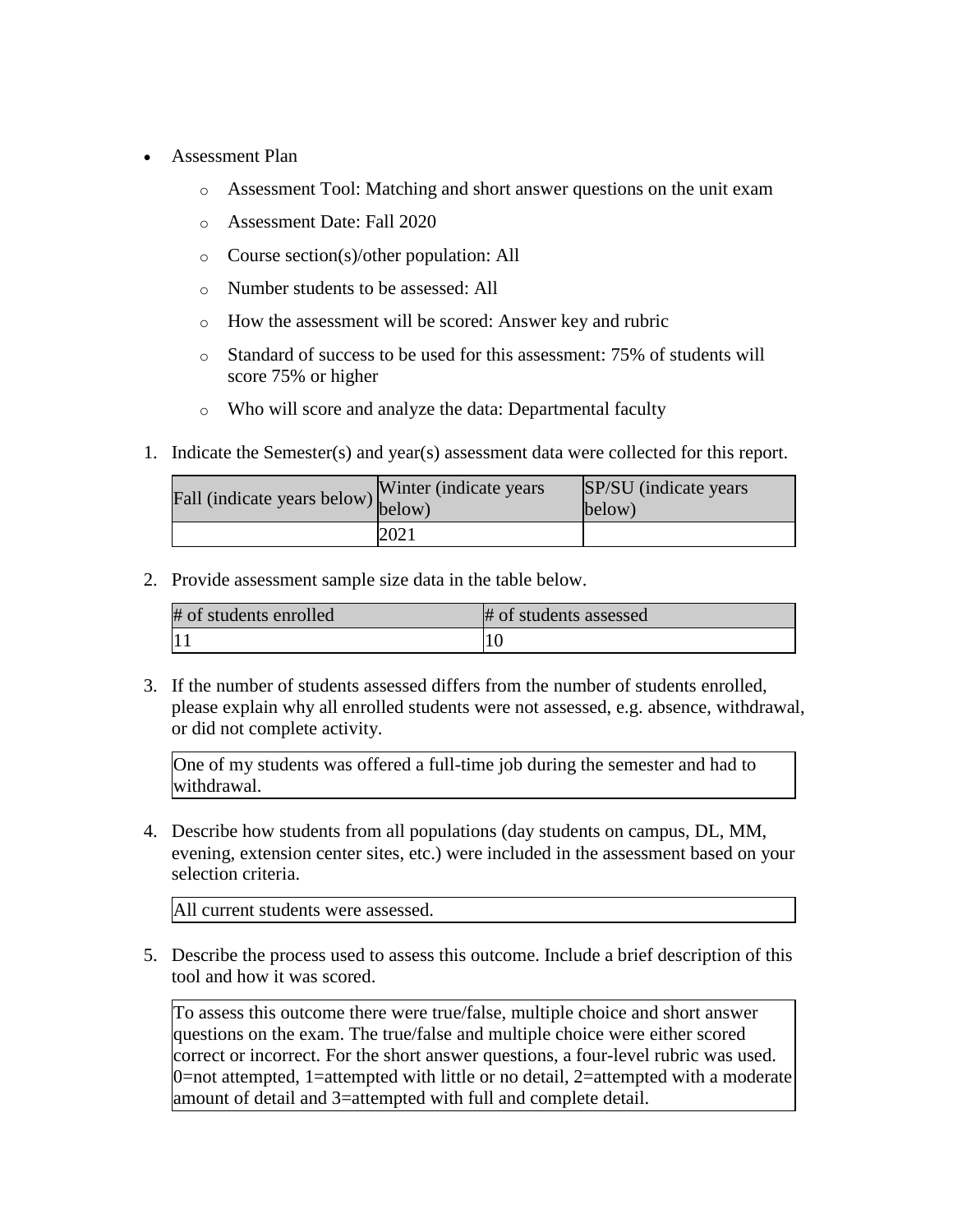6. Briefly describe assessment results based on data collected for this outcome and tool during the course assessment. Discuss the extent to which students achieved this learning outcome and indicate whether the standard of success was met for this outcome and tool.

Met Standard of Success: Yes

All of the students met the standard of success and the overall average for the questions assessed was 92%.

7. Based on your interpretation of the assessment results, describe the areas of strength in student achievement of this learning outcome.

This outcome was the second lowest in the previous report and jumped up to third in this report and was actually slightly higher than the average of all six current outcomes. This area is tough because current groundbreaking research is discussed in this class and going "back in time" can seem a bit slow.

8. Based on your analysis of student performance, discuss the areas in which student achievement of this learning outcome could be improved. If student met standard of success, you may wish to identify your plans for continuous improvement.

All students exceeded the standard of success. This virtual semester we did spend more time discussing research, both new and old, since we were not performing the actual experiments in lab. This potentially helped students retain the information better.

Outcome 5: Perform a variety of molecular lab techniques and explain their significance.

- Assessment Plan
	- o Assessment Tool: Short answer questions on the unit exam
	- o Assessment Date: Fall 2020
	- o Course section(s)/other population: All
	- o Number students to be assessed: All
	- o How the assessment will be scored: Rubric
	- o Standard of success to be used for this assessment: 75% of students will score 75% or higher
	- o Who will score and analyze the data: Departmental faculty
- 1. Indicate the Semester(s) and year(s) assessment data were collected for this report.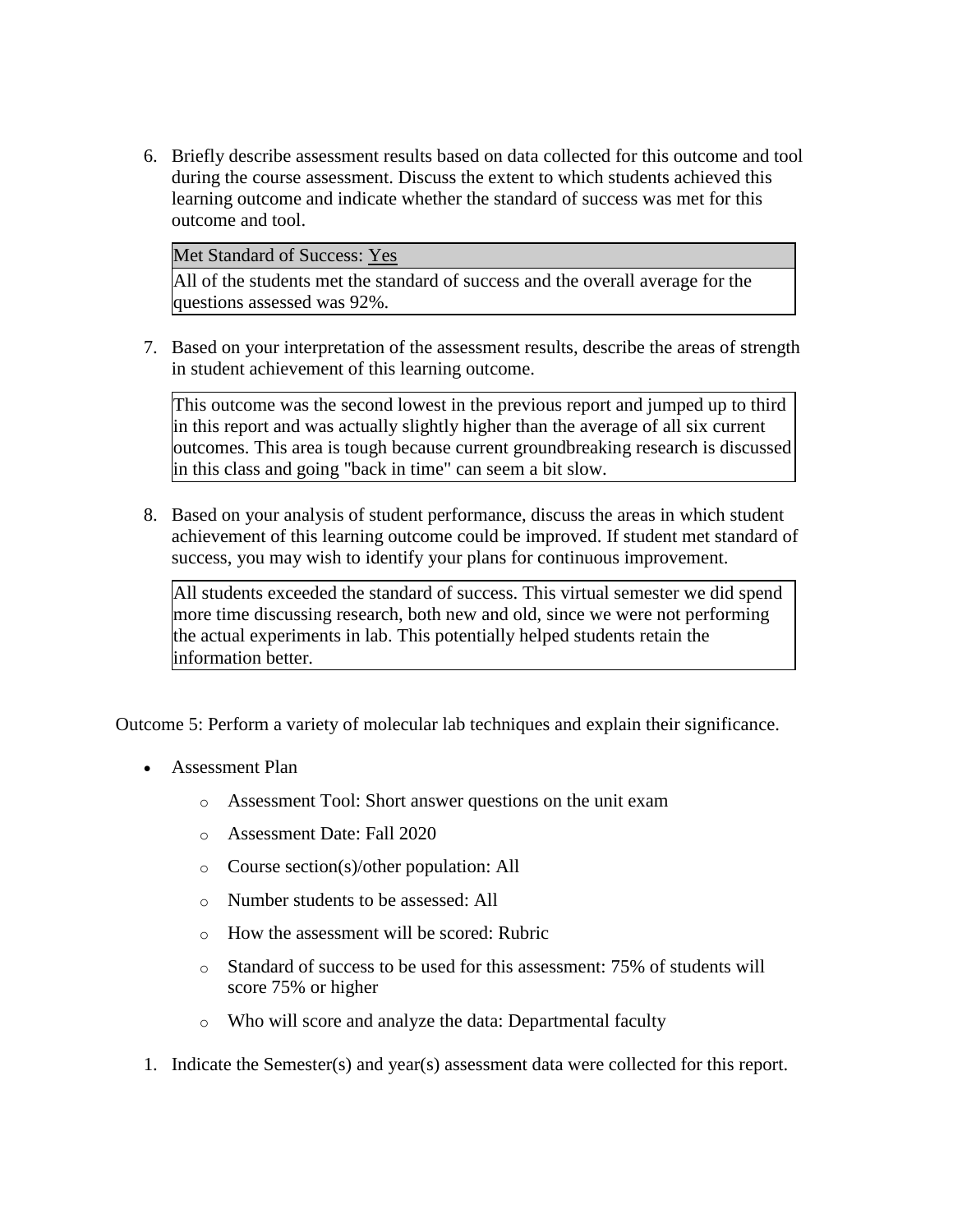| Fall (indicate years below) below) | Winter (indicate years) | SP/SU (indicate years)<br>below) |
|------------------------------------|-------------------------|----------------------------------|
|                                    | 2021                    |                                  |

| # of students enrolled | # of students assessed |
|------------------------|------------------------|
|                        |                        |

3. If the number of students assessed differs from the number of students enrolled, please explain why all enrolled students were not assessed, e.g. absence, withdrawal, or did not complete activity.

One of my students was offered a full-time job during the semester and had to withdrawal.

4. Describe how students from all populations (day students on campus, DL, MM, evening, extension center sites, etc.) were included in the assessment based on your selection criteria.

There is only one section of BIO 215, it is a day class and this semester it was virtual classroom.

5. Describe the process used to assess this outcome. Include a brief description of this tool and how it was scored.

To assess this outcome there were multiple-choice and short answer questions on the exam. The multiple-choice were scored as being either correct or incorrect. For the short answer questions, a four-level rubric was used. 0=not attempted, 1=attempted with little or no detail, 2=attempted with a moderate amount of detail and 3=attempted with full and complete detail. The outcome assessment was based on the above question types as the students were in a virtual classroom and did not practice/perform molecular lab techniques.

6. Briefly describe assessment results based on data collected for this outcome and tool during the course assessment. Discuss the extent to which students achieved this learning outcome and indicate whether the standard of success was met for this outcome and tool.

## Met Standard of Success: Yes

All of the students met the standard of success and the overall average for the questions assessed was 90%.

7. Based on your interpretation of the assessment results, describe the areas of strength in student achievement of this learning outcome.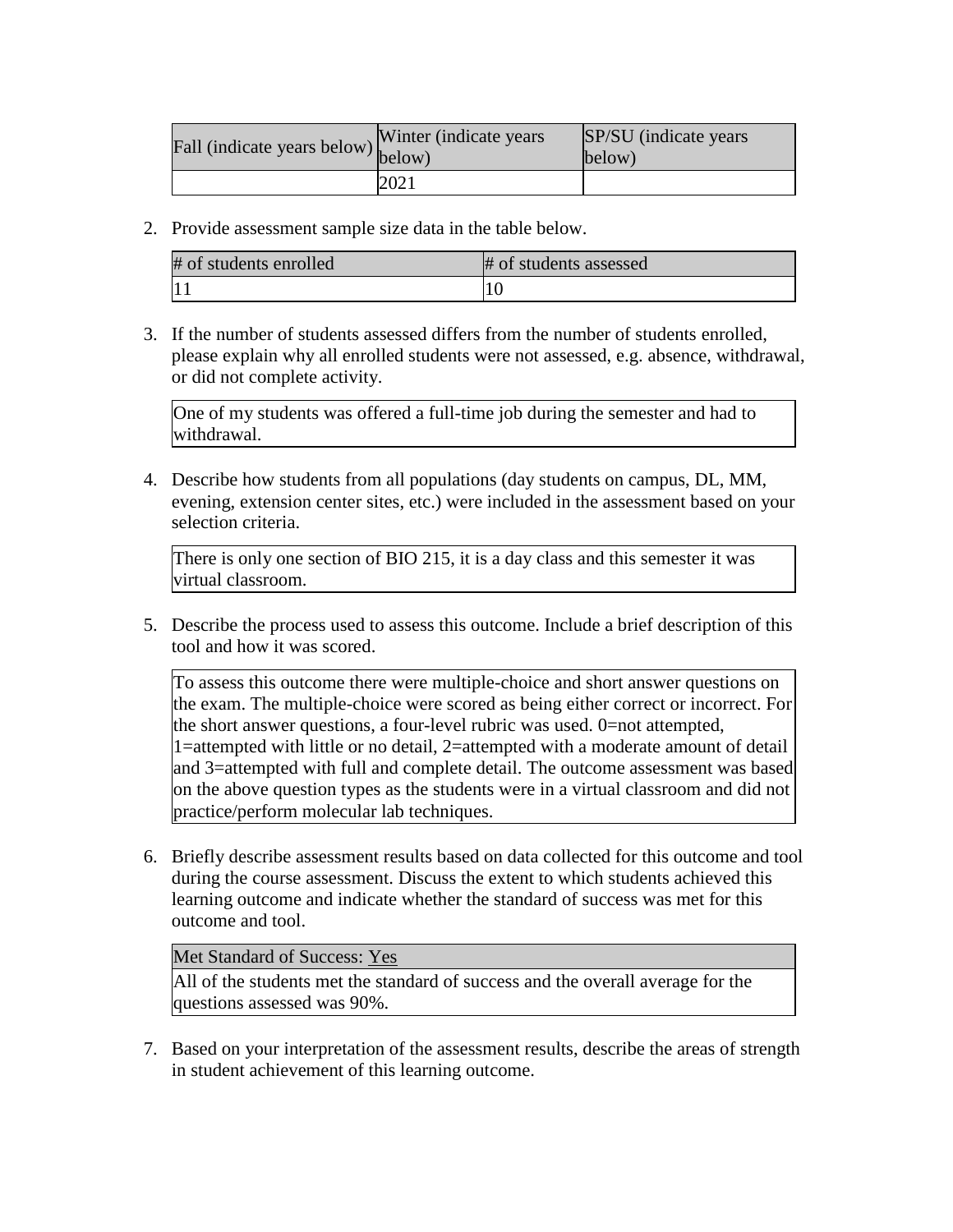Since we were not performing a variety of lab techniques, we discussed them in great detail. Many of the techniques still being used today tie in with the more recent history from the previous outcome.

8. Based on your analysis of student performance, discuss the areas in which student achievement of this learning outcome could be improved. If student met standard of success, you may wish to identify your plans for continuous improvement.

All students met the standard of success, and I know from my students that they can't wait to get back in a lab...me too.

Outcome 6: Present lab research in scientific format.

- Assessment Plan
	- $\circ$  Assessment Tool: Evaluation of written and/or oral presentation in scientific format
	- o Assessment Date: Fall 2020
	- o Course section(s)/other population: All
	- o Number students to be assessed: All
	- o How the assessment will be scored: Rubric
	- o Standard of success to be used for this assessment: 75% of students will score 75% or higher
	- o Who will score and analyze the data: Departmental faculty
- 1. Indicate the Semester(s) and year(s) assessment data were collected for this report.

| Fall (indicate years below) below) | Winter (indicate years) | SP/SU (indicate years)<br>below) |
|------------------------------------|-------------------------|----------------------------------|
|                                    | 2021                    |                                  |

2. Provide assessment sample size data in the table below.

| # of students enrolled | # of students assessed |
|------------------------|------------------------|
|                        |                        |

3. If the number of students assessed differs from the number of students enrolled, please explain why all enrolled students were not assessed, e.g. absence, withdrawal, or did not complete activity.

One of my students was offered a full-time job during the semester and had to withdraw.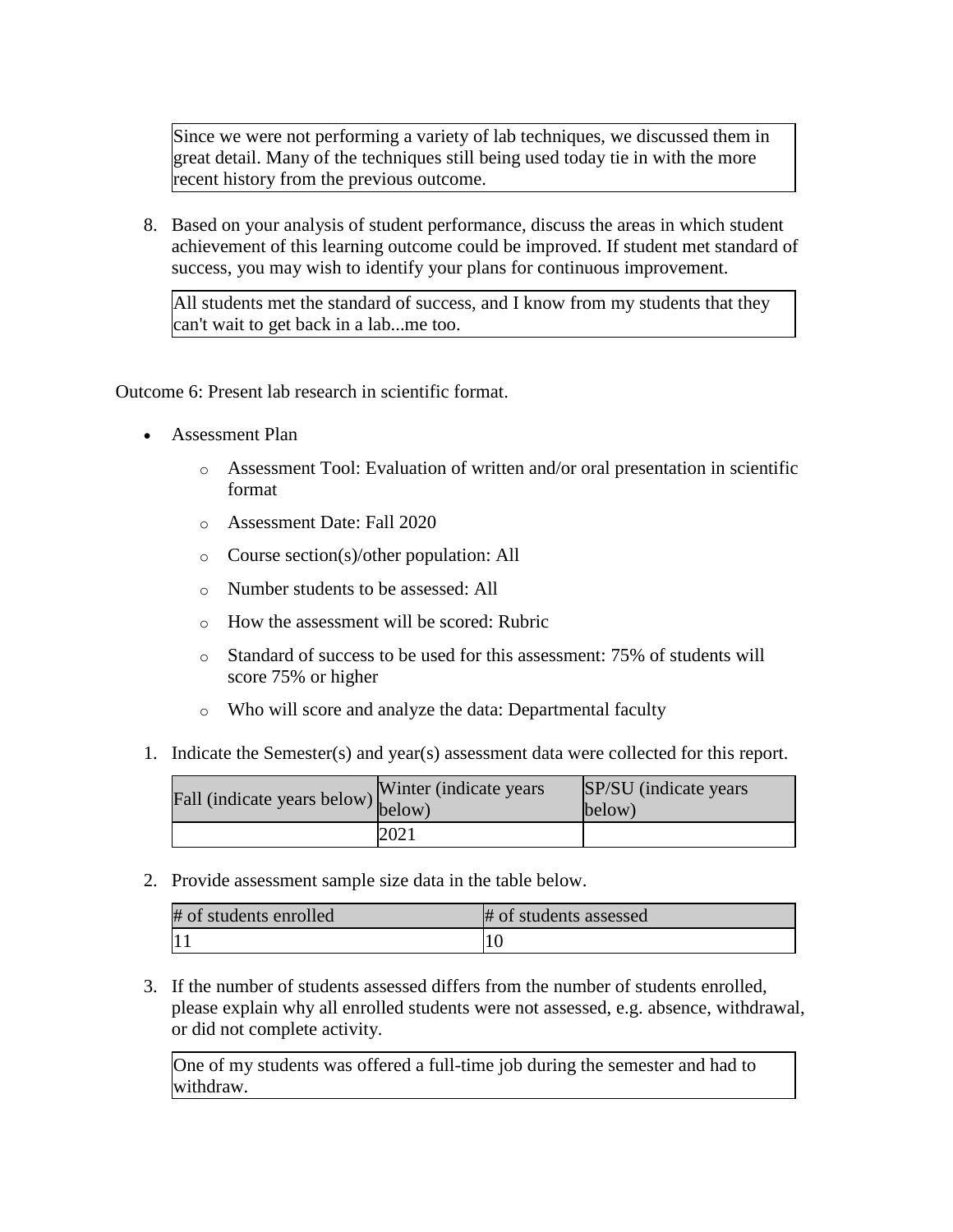4. Describe how students from all populations (day students on campus, DL, MM, evening, extension center sites, etc.) were included in the assessment based on your selection criteria.

All current students were assessed.

5. Describe the process used to assess this outcome. Include a brief description of this tool and how it was scored.

A written paper of original research was graded using a rubric for scientific papers (see attached).

6. Briefly describe assessment results based on data collected for this outcome and tool during the course assessment. Discuss the extent to which students achieved this learning outcome and indicate whether the standard of success was met for this outcome and tool.

Met Standard of Success: Yes

All of the students met the standard of success and the overall average for the scientific paper was 95% This paper was written as a first draft, submitted and revisions could be made before the final draft was due.

7. Based on your interpretation of the assessment results, describe the areas of strength in student achievement of this learning outcome.

Though the "research" was done at home and the data based on that research provided, students always exceed the standard of success. This was the second highest overall outcome.

8. Based on your analysis of student performance, discuss the areas in which student achievement of this learning outcome could be improved. If student met standard of success, you may wish to identify your plans for continuous improvement.

This semester allowed more time to really get into what makes a good scientific paper. At the same time allowing for a first draft before the final paper is due allowed for continued discussion and revision.

## **III. Course Summary and Intended Changes Based on Assessment Results**

1. Based on the previous report's Intended Change(s) identified in Section I above, please discuss how effective the changes were in improving student learning.

For the biological molecules, instead of an assignment, we made a chart on a blank PowerPoint slide (dry erase board). We listed each of them in one column and next to each one named the monomers that made them up and functions of each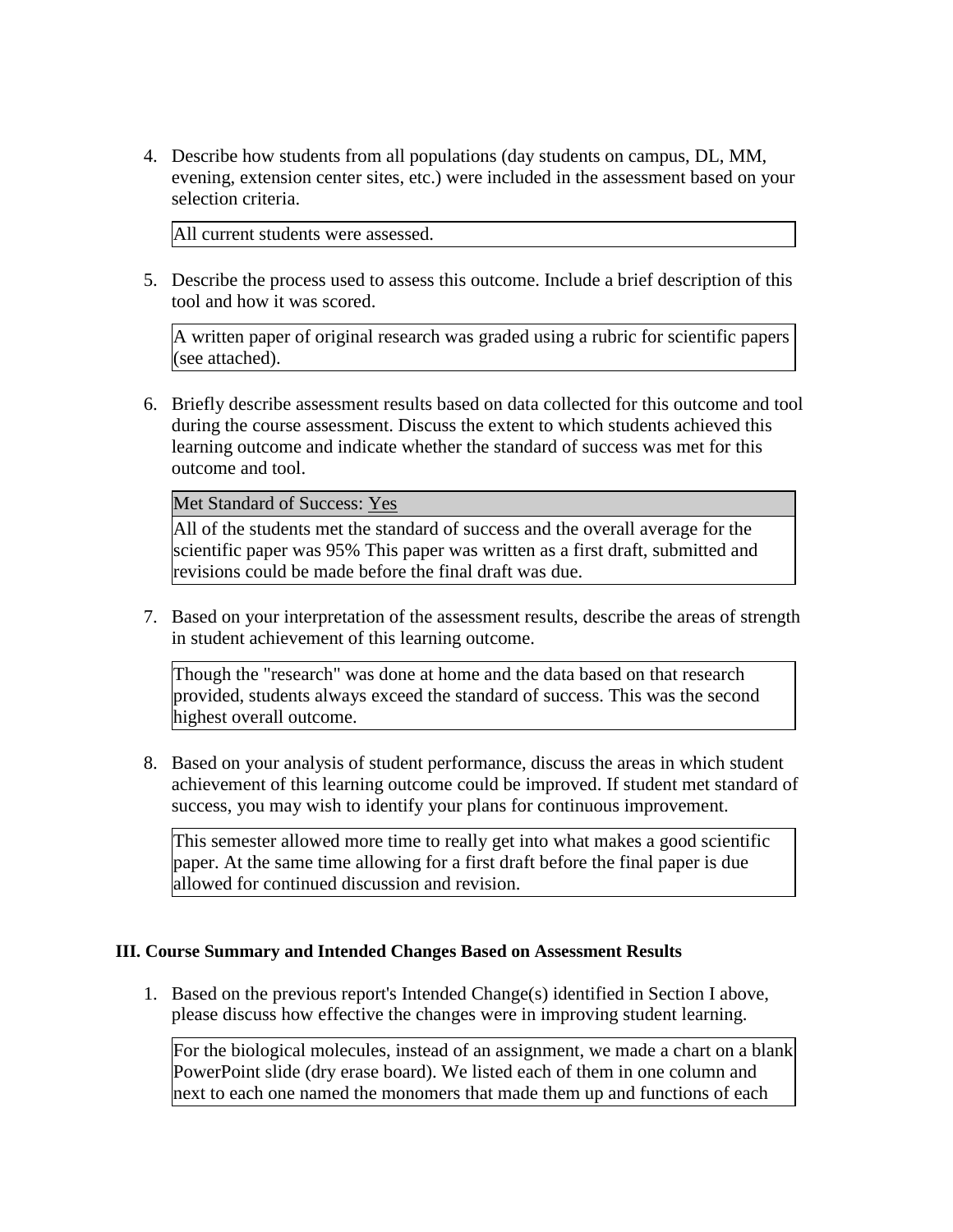one. Once this was done students could go back to their notes and add details. The chart was made after the formal lecture and the next class we discussed details that individuals added. What students ended up with, was a "self-made" study guide. Though all students met the standard of success, outcome 1 in this report is 88% while the old report was at 83% (two different cohorts of students). If we look within cohorts, the previous outcome 1 was 6.5% below the average of all outcomes, while in this report, it is slightly less than 4%. So, potentially an increase in learning/retention using the new "chart" format.

2. Describe your overall impression of how this course is meeting the needs of students. Did the assessment process bring to light anything about student achievement of learning outcomes that surprised you?

It appears that this course is meeting the needs of students based on the data and information collected. The above mentioned "chart" results did surprise me but what really surprised me was the overall averages of both outcomes was fairly similar between face-to-face and the virtual format.

3. Describe when and how this information, including the action plan, was or will be shared with Departmental Faculty.

I plan on sharing this information with fellow faculty at our faculty meeting and at the same time talk about how others add interest to historical researchers and biological molecules and share my "chart" idea with them and ask for feedback.

4.

| <b>Intended Change</b>                                                           | Description of the<br>change                                                                                                                                                                                                                                | Rationale                                                                                                                                                                                                                                               | Implementation<br>Date |
|----------------------------------------------------------------------------------|-------------------------------------------------------------------------------------------------------------------------------------------------------------------------------------------------------------------------------------------------------------|---------------------------------------------------------------------------------------------------------------------------------------------------------------------------------------------------------------------------------------------------------|------------------------|
| <b>Course Materials</b><br>(e.g. textbooks,<br>handouts, on-line<br>ancillaries) | Outcome 1:<br>Continue making<br>the biological<br>molecules chart<br>with the class as a<br>post-lecture<br>exercise.<br>Outcome 2:<br>Continue to share<br>resources with<br>students that keep<br>them up-to-date on<br>current science<br>publications. | These were all<br>effective materials<br>and activities<br>implemented and/or<br>emphasized during<br>the semester<br>assessed in this<br>report. Continuing<br>to implement these<br>will support<br>continuous<br>improvement in<br>student learning. | 2021                   |

Intended Change(s)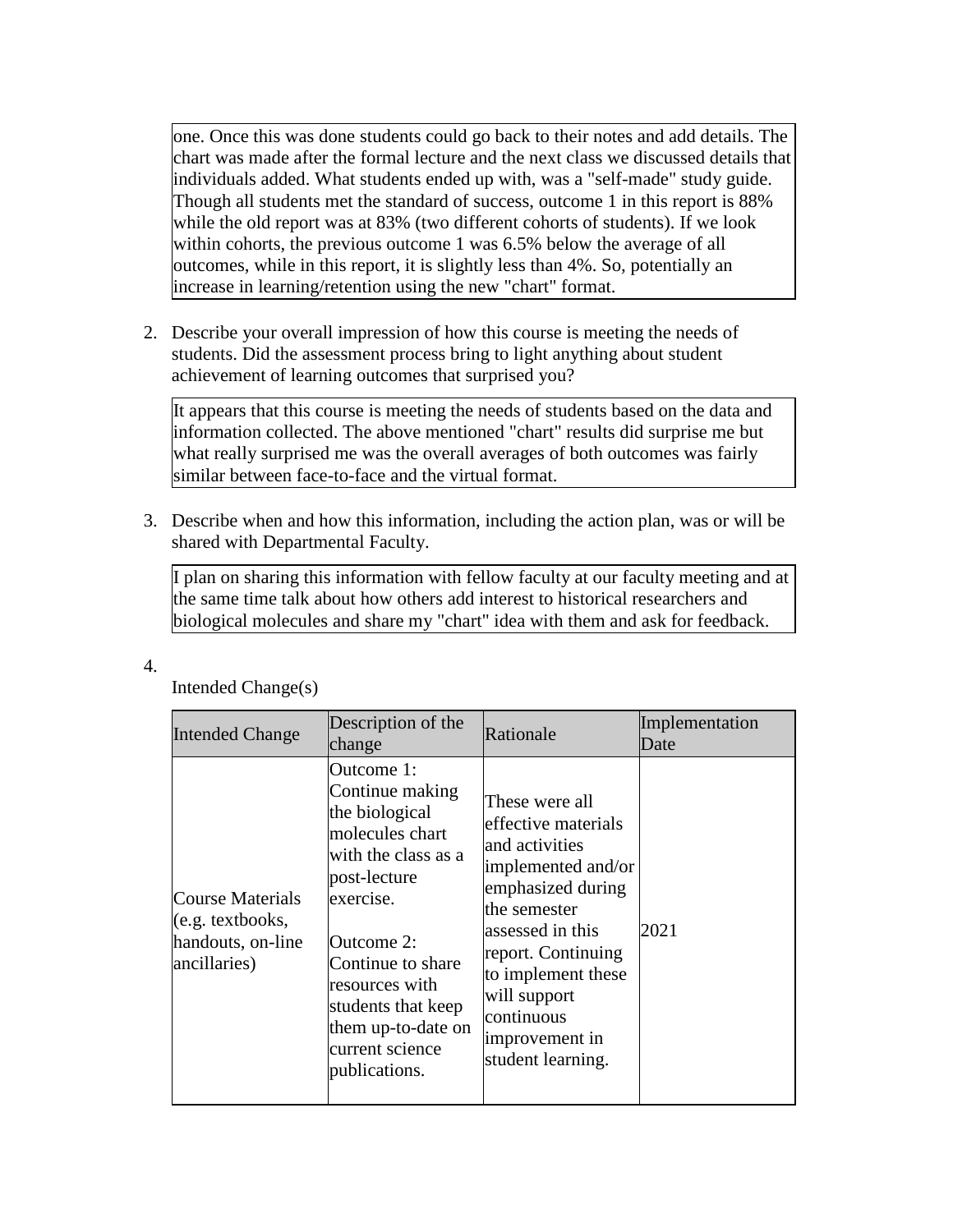| Outcome 4:<br>time to discuss<br>research to help<br>students retain<br>information. | Continue to build in                                                                      |  |
|--------------------------------------------------------------------------------------|-------------------------------------------------------------------------------------------|--|
| Outcome 6:<br>the final draft.                                                       | Continue allowing<br>students to submit a<br>first draft to allow<br>for revisions before |  |

5. Is there anything that you would like to mention that was not already captured?

This was the first fully virtual version of this class. As it runs once a year, the previous semester was the "shut down" semester. I feel this data should stay separate from other classes that were fully F2F until more data could be added to virtual BIO 215. This to me is similar to data I compiled from traditional 15 week semesters (fall and winter), and 7.5 week and 6 week summer semesters for BIO 101.

## **III. Attached Files**

[TF multiple choice short answer](documents/TF%20multiple%20choice%20and%20short%20answer..docx) [Paper Rubric](documents/Rubric%20scientific%20paper.docx) [Data Summary](documents/Data%20Summary.xlsx) **Faculty/Preparer:** Brad Metz **Date:** 08/23/2021

| r acuny/r reparci.                                              | $P_1$ au Ivicia — Daic, 00/23/2021 |
|-----------------------------------------------------------------|------------------------------------|
| <b>Department Chair:</b>                                        | Anne Heise <b>Date:</b> 08/24/2021 |
| <b>Dean:</b>                                                    | Victor Vega Date: $08/26/2021$     |
| <b>Assessment Committee Chair: Shawn Deron Date: 12/03/2021</b> |                                    |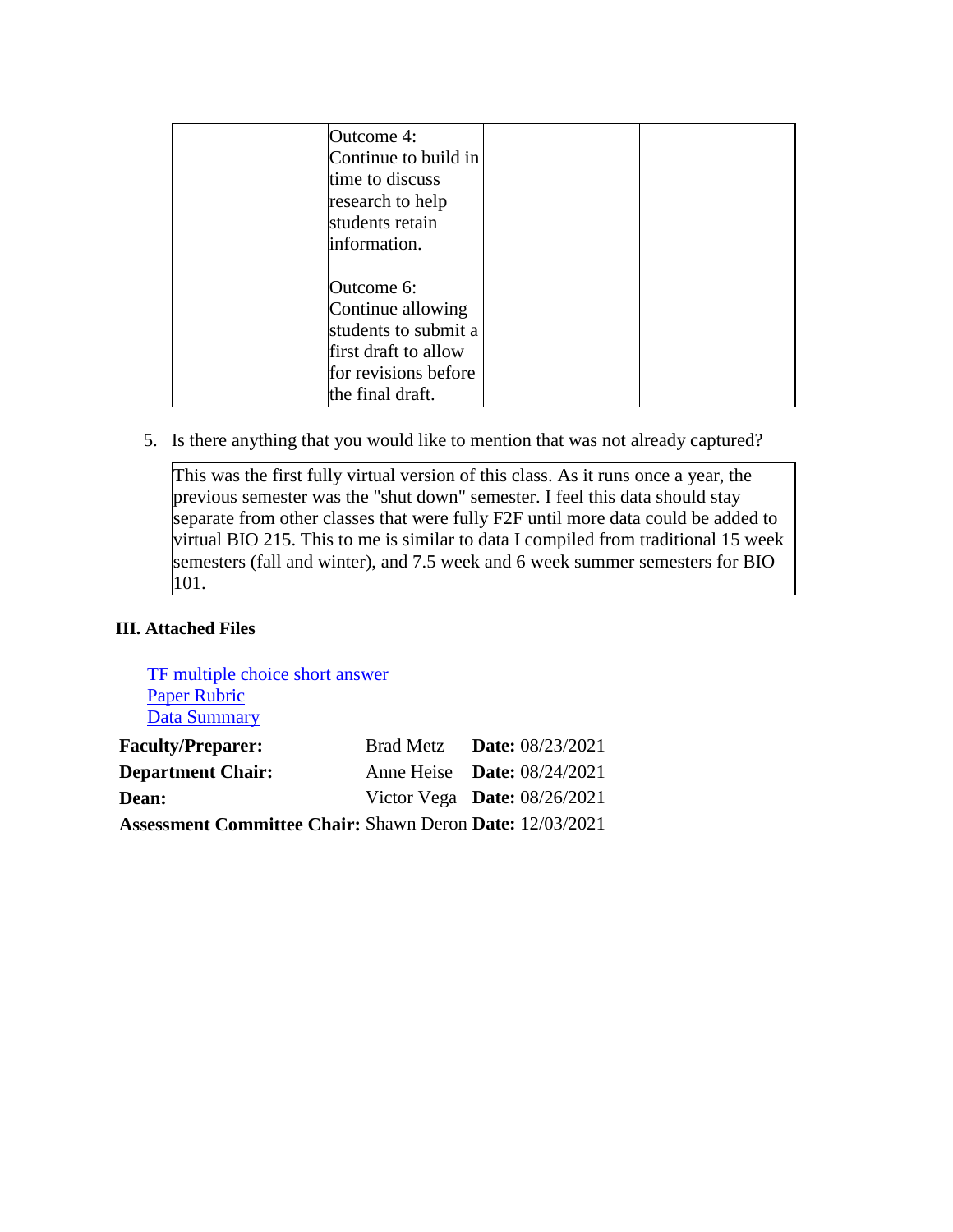**Course Assessment Report Washtenaw Community College**

| Discipline                                   | Course Number | Title                                            |
|----------------------------------------------|---------------|--------------------------------------------------|
| <b>Biology</b>                               | 215           | BIO 215 08/20/2017-Cell<br>and Molecular Biology |
| Division                                     | Department    | <b>Faculty Preparer</b>                          |
| Math, Science and<br><b>Engineering Tech</b> | Life Sciences | <b>Brad Metz</b>                                 |
| Date of Last Filed Assessment Report         |               |                                                  |

## **I. Assessment Results per Student Learning Outcome**

Outcome 1: Identify basic biological concepts in biochemistry.

- Assessment Plan
	- o Assessment Tool: Written questions on the unit exam.
	- o Assessment Date: Fall 2010
	- o Course section(s)/other population: All
	- o Number students to be assessed: All
	- o How the assessment will be scored:
	- o Standard of success to be used for this assessment:
	- o Who will score and analyze the data:
- 1. Indicate the Semester(s) and year(s) assessment data were collected for this report.

| Fall (indicate years below) below) | Winter (indicate years) | SP/SU (indicate years)<br>below) |
|------------------------------------|-------------------------|----------------------------------|
|                                    | 2016                    |                                  |

2. Provide assessment sample size data in the table below.

| # of students enrolled | # of students assessed |
|------------------------|------------------------|
|                        |                        |

3. If the number of students assessed differs from the number of students enrolled, please explain why all enrolled students were not assessed, e.g. absence, withdrawal, or did not complete activity.

All students were assessed.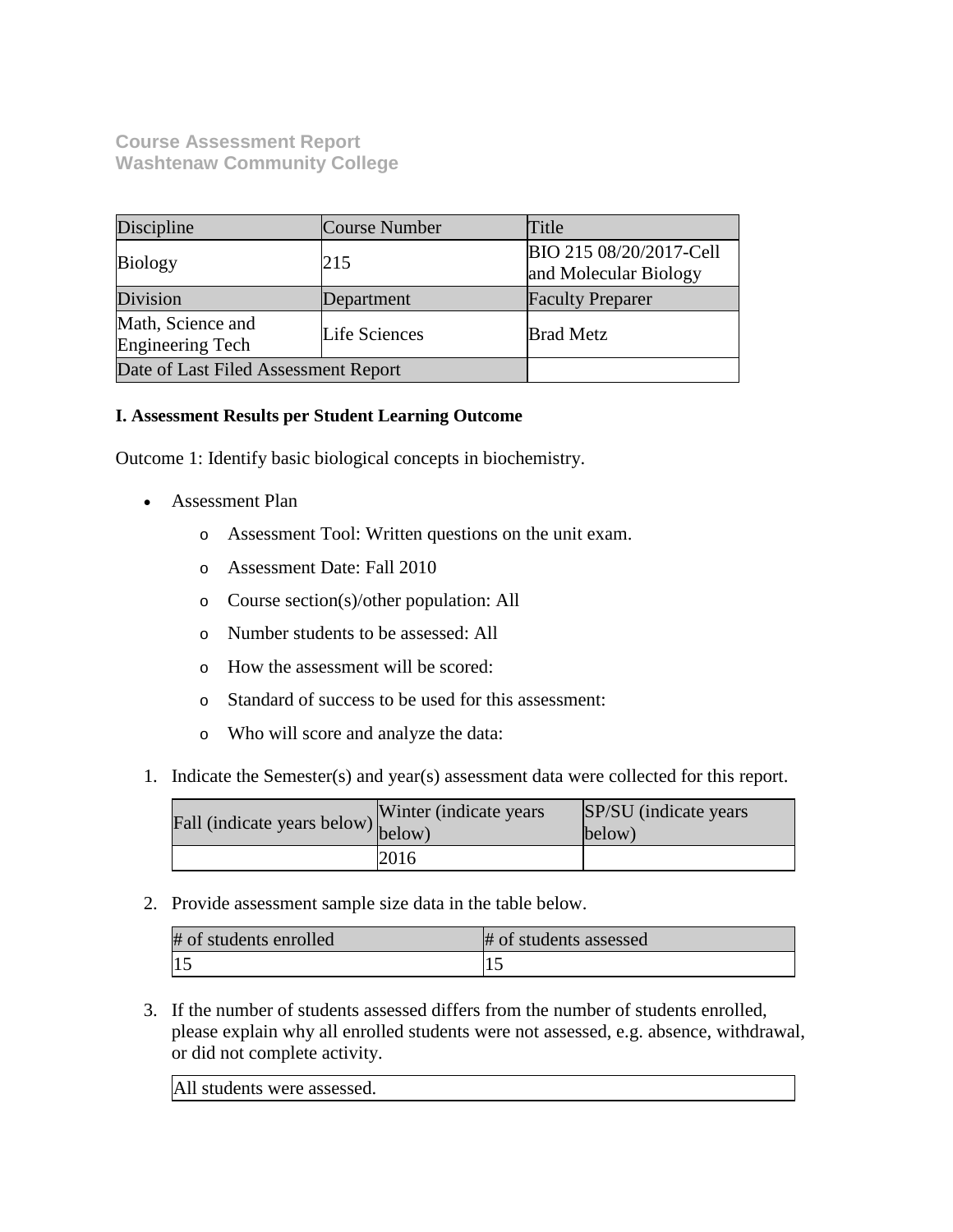4. Describe how students from all populations (day students on campus, DL, MM, evening, extension center sites, etc.) were included in the assessment based on your selection criteria.

There is only one section of BIO 215 and it is a day class on campus.

5. Describe the process used to assess this outcome. Include a brief description of this tool and how it was scored.

To assess this outcome there were true/false, multiple choice and short answer questions on the exam. The true/false and multiple choice were either scored correct or incorrect. For the short answer questions, a four-level rubric was used. 0=not attempted, 1=attempted with little or no detail, 2=attempted with a moderate amount of detail and 3=attempted with full and complete detail.

6. Briefly describe assessment results based on data collected for this outcome and tool during the course assessment. Discuss the extent to which students achieved this learning outcome and indicate whether the standard of success was met for this outcome and tool.

Met Standard of Success: Yes

The overall average for the questions assessed in this section was 83%. By far, this was the hardest outcome for "biology" students.

7. Based on your interpretation of the assessment results, describe the areas of strength in student achievement of this learning outcome.

Although the threshold of success was met, this one was the lowest at 83%. It is clear that the biological side of chemistry still needs some work.

8. Based on your analysis of student performance, discuss the areas in which student achievement of this learning outcome could be improved. If student met standard of success, you may wish to identify your plans for continuous improvement.

To continue improvement, extra take-home assignments will be given for added strength and improvement to lecture and lab materials and topics.

Outcome 2: Describe the characteristics of the three domains.

- Assessment Plan
	- o Assessment Tool: Written questions on the unit exam.
	- o Assessment Date: Fall 2010
	- o Course section(s)/other population: All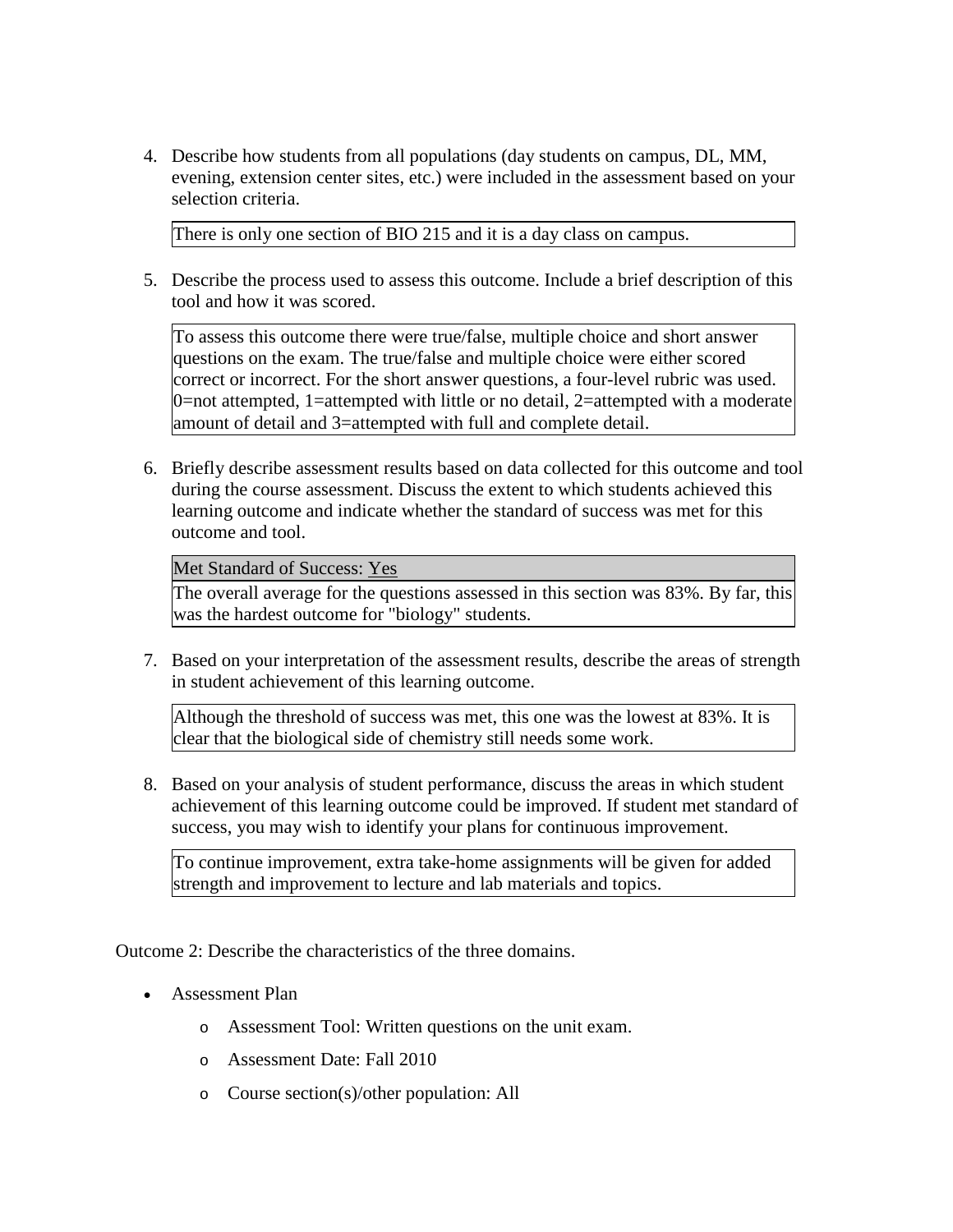- o Number students to be assessed: All
- o How the assessment will be scored:
- o Standard of success to be used for this assessment:
- o Who will score and analyze the data:
- 1. Indicate the Semester(s) and year(s) assessment data were collected for this report.

| Fall (indicate years below) below) | Winter (indicate years) | SP/SU (indicate years)<br>below) |
|------------------------------------|-------------------------|----------------------------------|
|                                    | 2016                    |                                  |

| # of students enrolled | # of students assessed |
|------------------------|------------------------|
|                        |                        |

3. If the number of students assessed differs from the number of students enrolled, please explain why all enrolled students were not assessed, e.g. absence, withdrawal, or did not complete activity.

All students were assessed.

4. Describe how students from all populations (day students on campus, DL, MM, evening, extension center sites, etc.) were included in the assessment based on your selection criteria.

There is only one section of BIO 215 and it is a day class on campus.

5. Describe the process used to assess this outcome. Include a brief description of this tool and how it was scored.

To assess this outcome there were true/false, multiple choice and short answer questions on the exam. The true/false and multiple choice were either scored correct or incorrect. For the short answer questions, a four-level rubric was used. 0=not attempted, 1=attempted with little or no detail, 2=attempted with a moderate amount of detail and 3=attempted with full and complete detail.

6. Briefly describe assessment results based on data collected for this outcome and tool during the course assessment. Discuss the extent to which students achieved this learning outcome and indicate whether the standard of success was met for this outcome and tool.

Met Standard of Success: Yes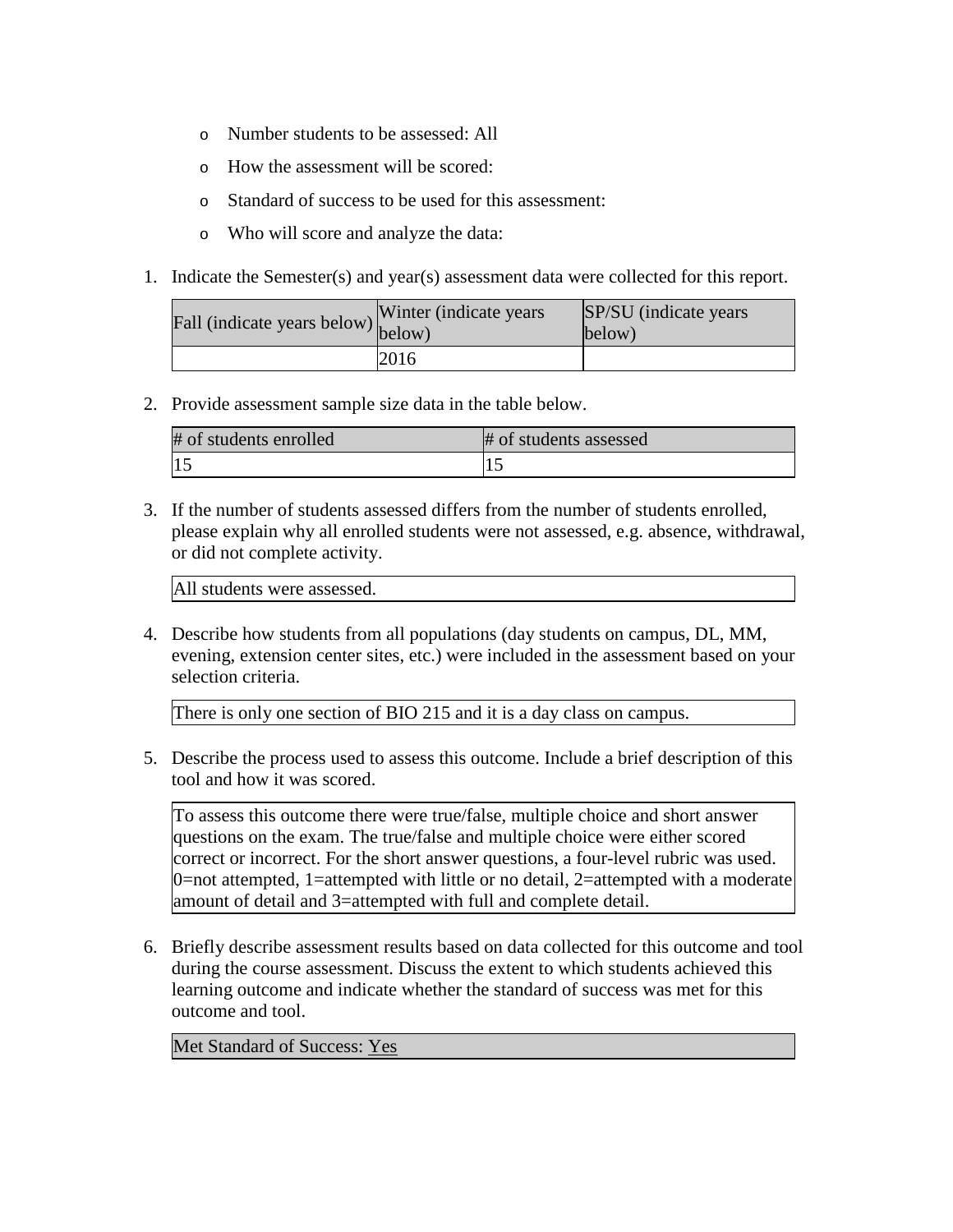For the questions assessed in this outcome, the average overall score was a 93%. Describing, comparing and contrasting and understanding of the three domains was clearly evident.

7. Based on your interpretation of the assessment results, describe the areas of strength in student achievement of this learning outcome.

This was one of the two highest outcomes at 93%. This area seems to be a strong area for biology students in an advanced class, who have met the prerequisites for the class.

8. Based on your analysis of student performance, discuss the areas in which student achievement of this learning outcome could be improved. If student met standard of success, you may wish to identify your plans for continuous improvement.

I plan on adding new material to reinforce the Domain Archaea, as it is relatively new and new information is always coming out about this group.

Outcome 3: Explain the major biological pathways.

- Assessment Plan
	- o Assessment Tool: Written questions on the unit exam.
	- o Assessment Date: Fall 2010
	- o Course section(s)/other population: All
	- o Number students to be assessed: All
	- o How the assessment will be scored:
	- o Standard of success to be used for this assessment:
	- o Who will score and analyze the data:
- 1. Indicate the Semester(s) and year(s) assessment data were collected for this report.

| r'all (indicate years below) below) | Winter (indicate years) | SP/SU (indicate years)<br>below) |
|-------------------------------------|-------------------------|----------------------------------|
|                                     | 2016                    |                                  |

2. Provide assessment sample size data in the table below.

| # of students enrolled | # of students assessed |
|------------------------|------------------------|
|                        |                        |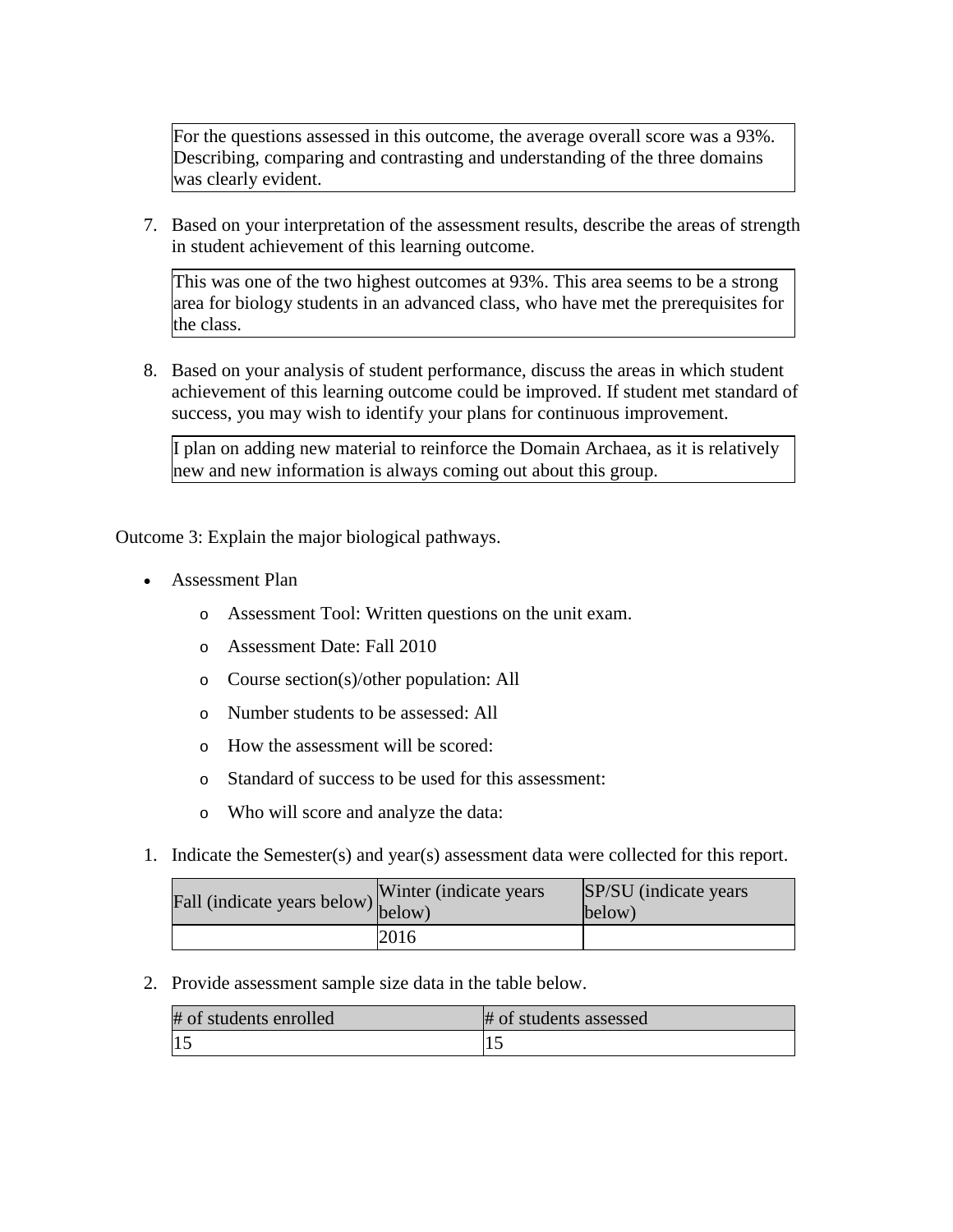3. If the number of students assessed differs from the number of students enrolled, please explain why all enrolled students were not assessed, e.g. absence, withdrawal, or did not complete activity.

All students were assessed.

4. Describe how students from all populations (day students on campus, DL, MM, evening, extension center sites, etc.) were included in the assessment based on your selection criteria.

There is only one section of BIO 215 and it is a day class on campus.

5. Describe the process used to assess this outcome. Include a brief description of this tool and how it was scored.

To assess this outcome there were true/false, multiple choice and short answer questions on the exam. The true/false and multiple choice were either scored correct or incorrect. For the short answer questions, a four-level rubric was used.  $0$ =not attempted, 1=attempted with little or no detail, 2=attempted with a moderate amount of detail and 3=attempted with full and complete detail.

6. Briefly describe assessment results based on data collected for this outcome and tool during the course assessment. Discuss the extent to which students achieved this learning outcome and indicate whether the standard of success was met for this outcome and tool.

Met Standard of Success: Yes

Of the questions assessed for this outcome, the average was a 90% and exceeded the standard of success for the outcome.

7. Based on your interpretation of the assessment results, describe the areas of strength in student achievement of this learning outcome.

This was one of the highest outcomes at 90%. This area seems to be a strong area for biology students in an advanced class, who have met the prerequisites for the class.

8. Based on your analysis of student performance, discuss the areas in which student achievement of this learning outcome could be improved. If student met standard of success, you may wish to identify your plans for continuous improvement.

We spend a lot of time on key pathways in biology and apply them to current events and topics. I plan to continue to add new material as it becomes available.

Outcome 4: Identify significant events in the development of molecular lab techniques.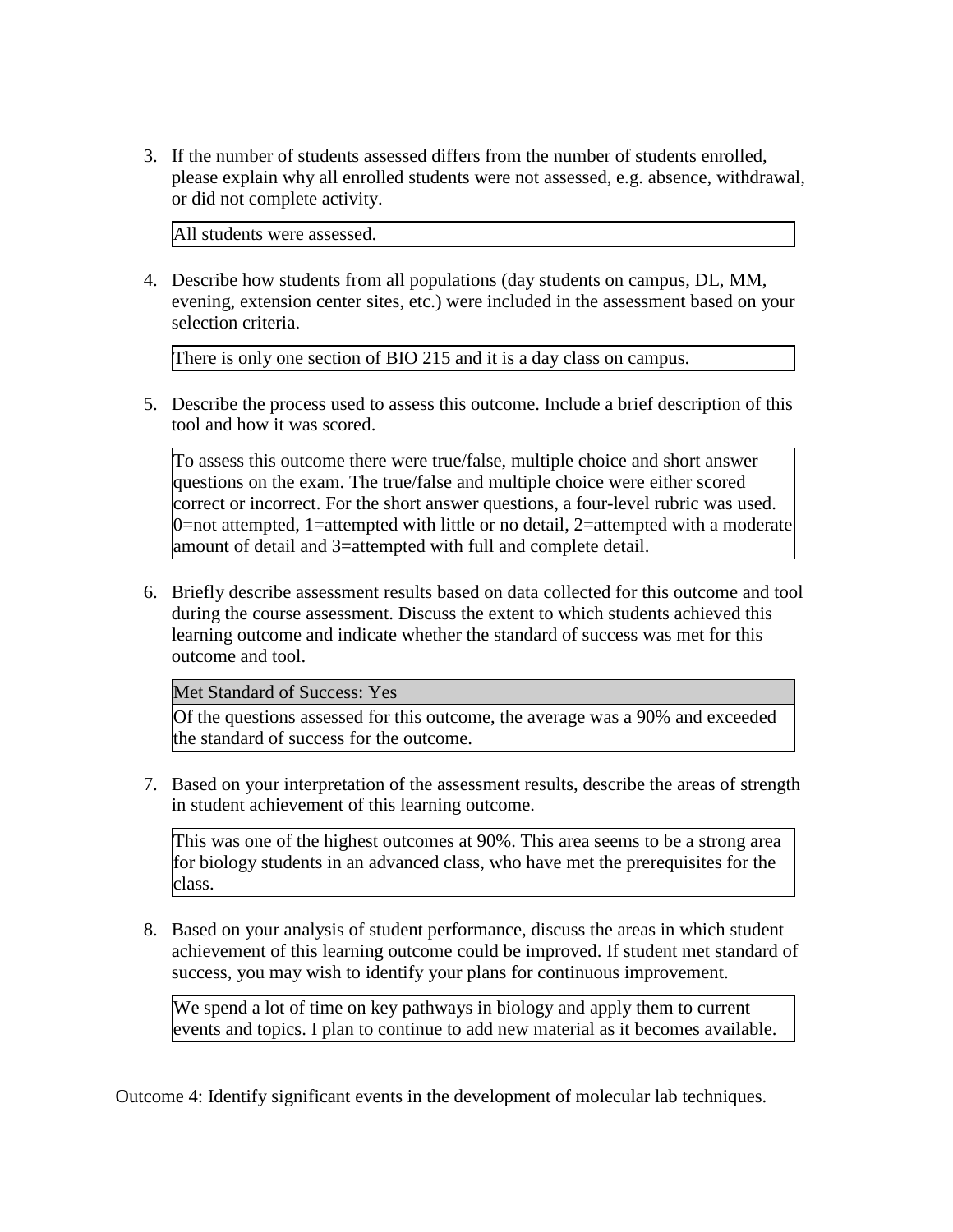- Assessment Plan
	- o Assessment Tool: Matching and short answer questions on the unit exam.
	- o Assessment Date: Fall 2010
	- o Course section(s)/other population: All
	- o Number students to be assessed: All
	- o How the assessment will be scored:
	- o Standard of success to be used for this assessment:
	- o Who will score and analyze the data:
- 1. Indicate the Semester(s) and year(s) assessment data were collected for this report.

| Fall (indicate years below) below) | Winter (indicate years) | SP/SU (indicate years)<br>below) |
|------------------------------------|-------------------------|----------------------------------|
|                                    | 2016                    |                                  |

| # of students enrolled | # of students assessed |
|------------------------|------------------------|
|                        |                        |

3. If the number of students assessed differs from the number of students enrolled, please explain why all enrolled students were not assessed, e.g. absence, withdrawal, or did not complete activity.

All students were assessed.

4. Describe how students from all populations (day students on campus, DL, MM, evening, extension center sites, etc.) were included in the assessment based on your selection criteria.

There is only one section of BIO 215 and it is a day class on campus.

5. Describe the process used to assess this outcome. Include a brief description of this tool and how it was scored.

To assess this outcome there were matching and short answer questions on the exam. The matching was either scored correct or incorrect. For the short answer questions, a four-level rubric was used. 0=not attempted, 1=attempted with little or no detail, 2=attempted with a moderate amount of detail and 3=attempted with full and complete detail.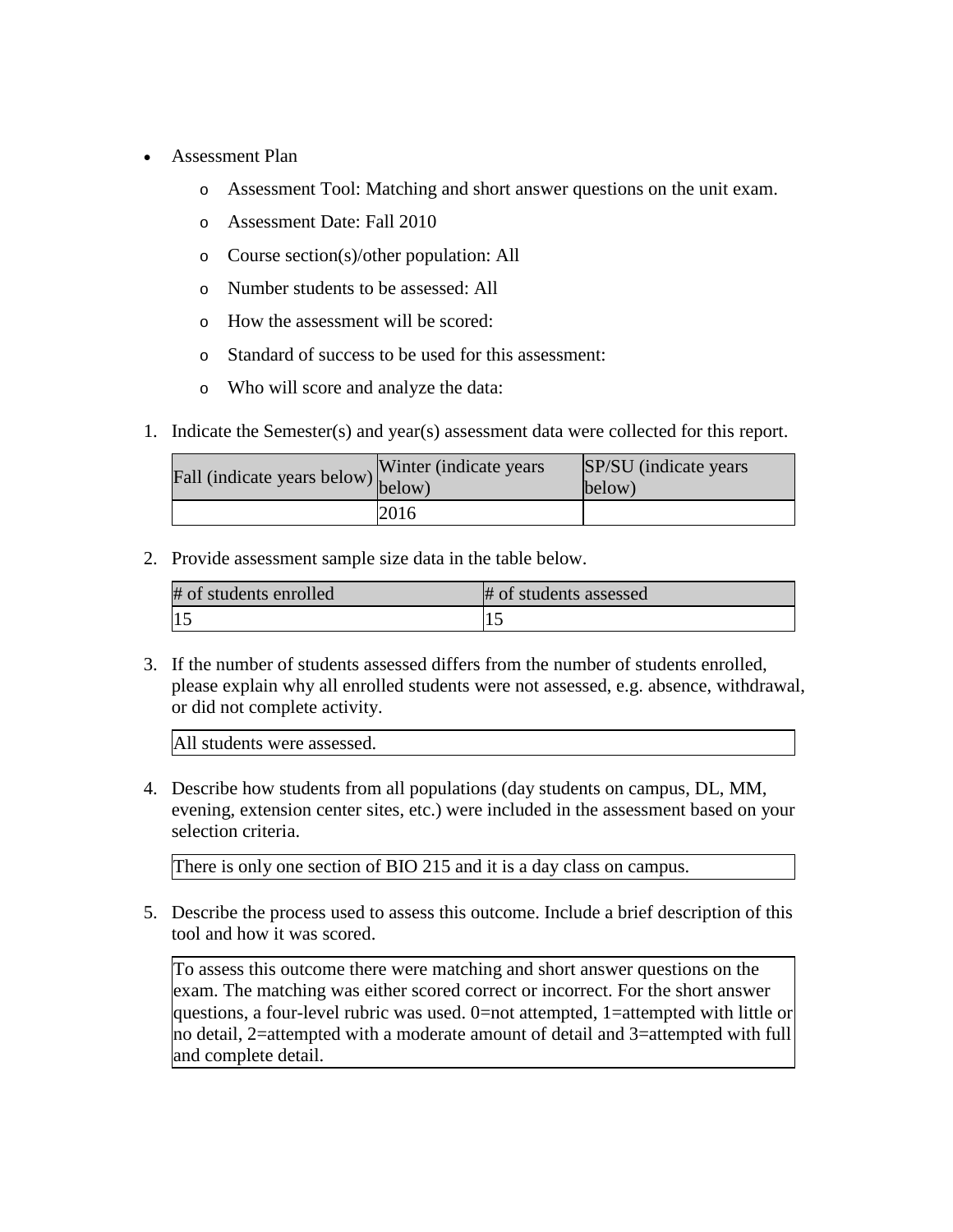6. Briefly describe assessment results based on data collected for this outcome and tool during the course assessment. Discuss the extent to which students achieved this learning outcome and indicate whether the standard of success was met for this outcome and tool.

Met Standard of Success: Yes

The average for the questions assessed for this outcome was an 86%. This was lower than the other outcomes, because, I feel, the matching section of researchers and their work was a lot to memorize along with the molecular techniques discussed in class, which were also expanded upon in lab.

7. Based on your interpretation of the assessment results, describe the areas of strength in student achievement of this learning outcome.

This was one of the two lowest outcomes at 86%, besides biological chemistry. This area seems to be a challenge for biology students when similar, more current information is presented and applied in lab in the same section.

8. Based on your analysis of student performance, discuss the areas in which student achievement of this learning outcome could be improved. If student met standard of success, you may wish to identify your plans for continuous improvement.

Although it fits well with the current information, I may present it seperately in lab and make it a historical molecular quiz instead of part of a unit exam.

Outcome 5: Perform a variety of molecular lab techniques and explain their significance.

- Assessment Plan
	- o Assessment Tool: Written questions on the unit exams.
	- o Assessment Date: Fall 2010
	- o Course section(s)/other population: All
	- o Number students to be assessed: All
	- o How the assessment will be scored:
	- o Standard of success to be used for this assessment:
	- o Who will score and analyze the data:
- 1. Indicate the Semester(s) and year(s) assessment data were collected for this report.

| Fall (indicate years below) below) | Winter (indicate years) | SP/SU (indicate years)<br>below) |
|------------------------------------|-------------------------|----------------------------------|
|                                    | 2016                    |                                  |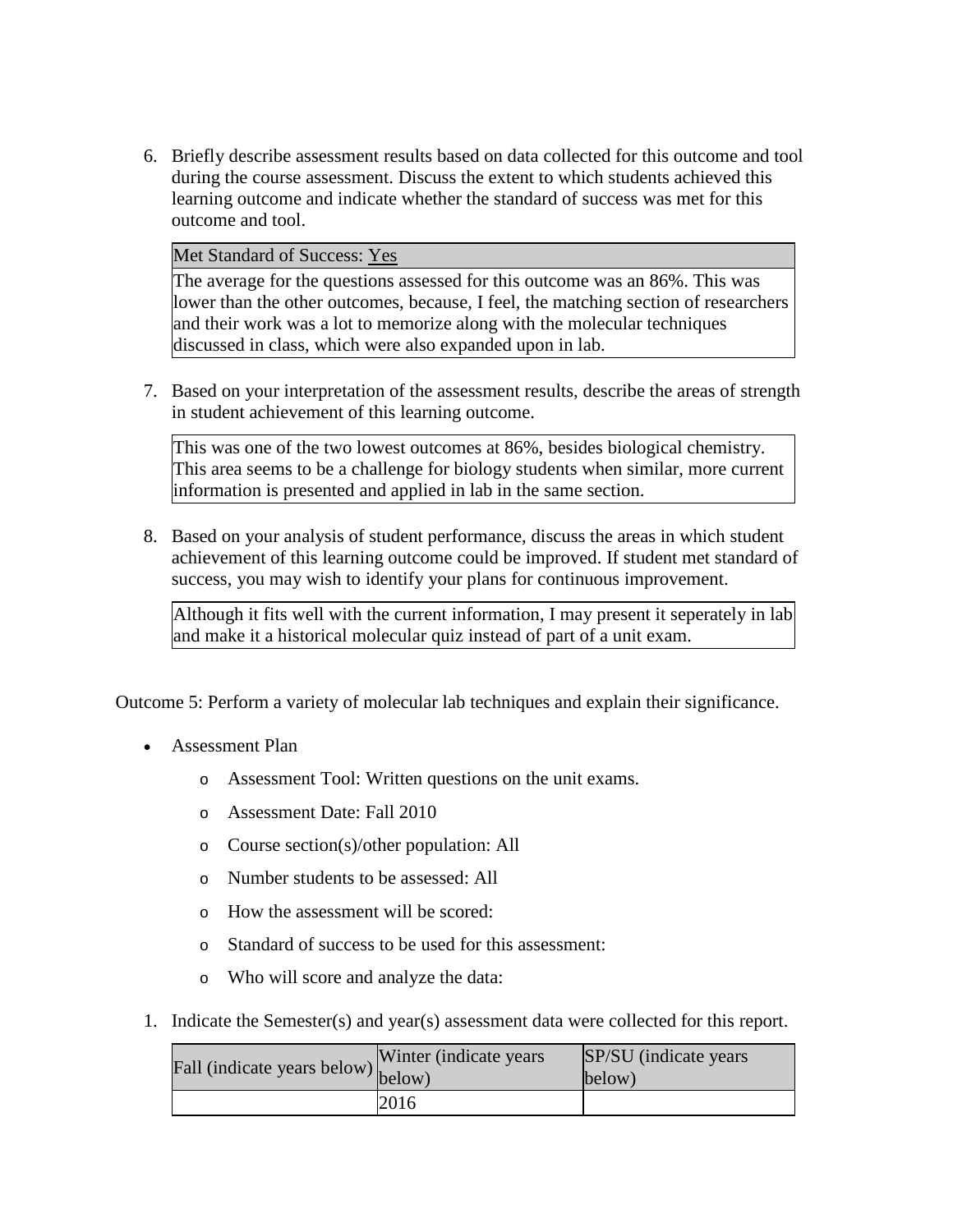| # of students enrolled | # of students assessed |
|------------------------|------------------------|
|                        |                        |

3. If the number of students assessed differs from the number of students enrolled, please explain why all enrolled students were not assessed, e.g. absence, withdrawal, or did not complete activity.

All students were assessed.

4. Describe how students from all populations (day students on campus, DL, MM, evening, extension center sites, etc.) were included in the assessment based on your selection criteria.

There is only one section of BIO 215 and it is a day class on campus.

5. Describe the process used to assess this outcome. Include a brief description of this tool and how it was scored.

Students were observed performing and describing a variety of laboratory techniques throughout the semester, as with short answer questions, a four-level rubric was used. 0=not attempted, 1= attempted with little or no detail, 2= attempted with a moderate amount of detail and 3= attempted with full and complete detail.

6. Briefly describe assessment results based on data collected for this outcome and tool during the course assessment. Discuss the extent to which students achieved this learning outcome and indicate whether the standard of success was met for this outcome and tool.

Met Standard of Success: Yes

All students averaged a 93% overall for all techniques performed/described. This included:

using the microscope

using a micropipet

using a spectrophotometer

pouring, loading and running a DNA gel for electrophoresis.

7. Based on your interpretation of the assessment results, describe the areas of strength in student achievement of this learning outcome.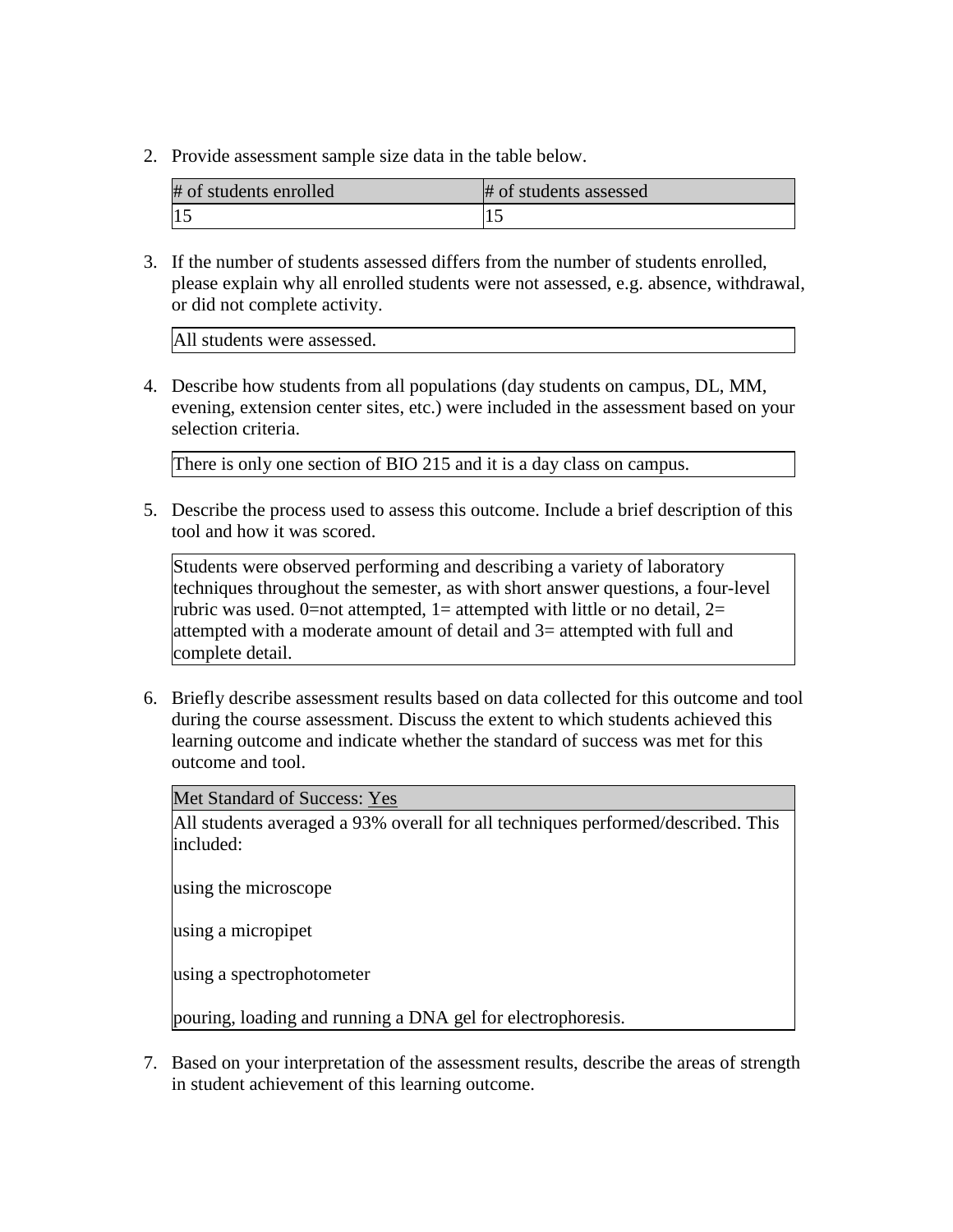This was one of the two highest outcomes at 93%. This area seems to be a strong area for biology students in an advanced class, who have met the prerequisites for the class. Additionally, before any equipment is used in lab, proper use and skills are covered extensively.

8. Based on your analysis of student performance, discuss the areas in which student achievement of this learning outcome could be improved. If student met standard of success, you may wish to identify your plans for continuous improvement.

I think this outcome is one of the highest because it is hands-on and applies to current ongoing research in the field. I don't see any need for changes to this section.

Outcome 6: Present lab research in scientific format.

- Assessment Plan
	- o Assessment Tool: Evaluate written and/or oral presentation in scientific format.
	- o Assessment Date: Fall 2010
	- o Course section(s)/other population: All
	- o Number students to be assessed: All
	- o How the assessment will be scored:
	- o Standard of success to be used for this assessment:
	- o Who will score and analyze the data:
- 1. Indicate the Semester(s) and year(s) assessment data were collected for this report.

| Fall (indicate years below) $\begin{bmatrix} w \text{ inter} \\ below \end{bmatrix}$ | Winter (indicate years) | SP/SU (indicate years)<br>below) |
|--------------------------------------------------------------------------------------|-------------------------|----------------------------------|
|                                                                                      | 2016                    |                                  |

2. Provide assessment sample size data in the table below.

| # of students enrolled | # of students assessed |
|------------------------|------------------------|
| 1.                     |                        |

3. If the number of students assessed differs from the number of students enrolled, please explain why all enrolled students were not assessed, e.g. absence, withdrawal, or did not complete activity.

All students were assessed.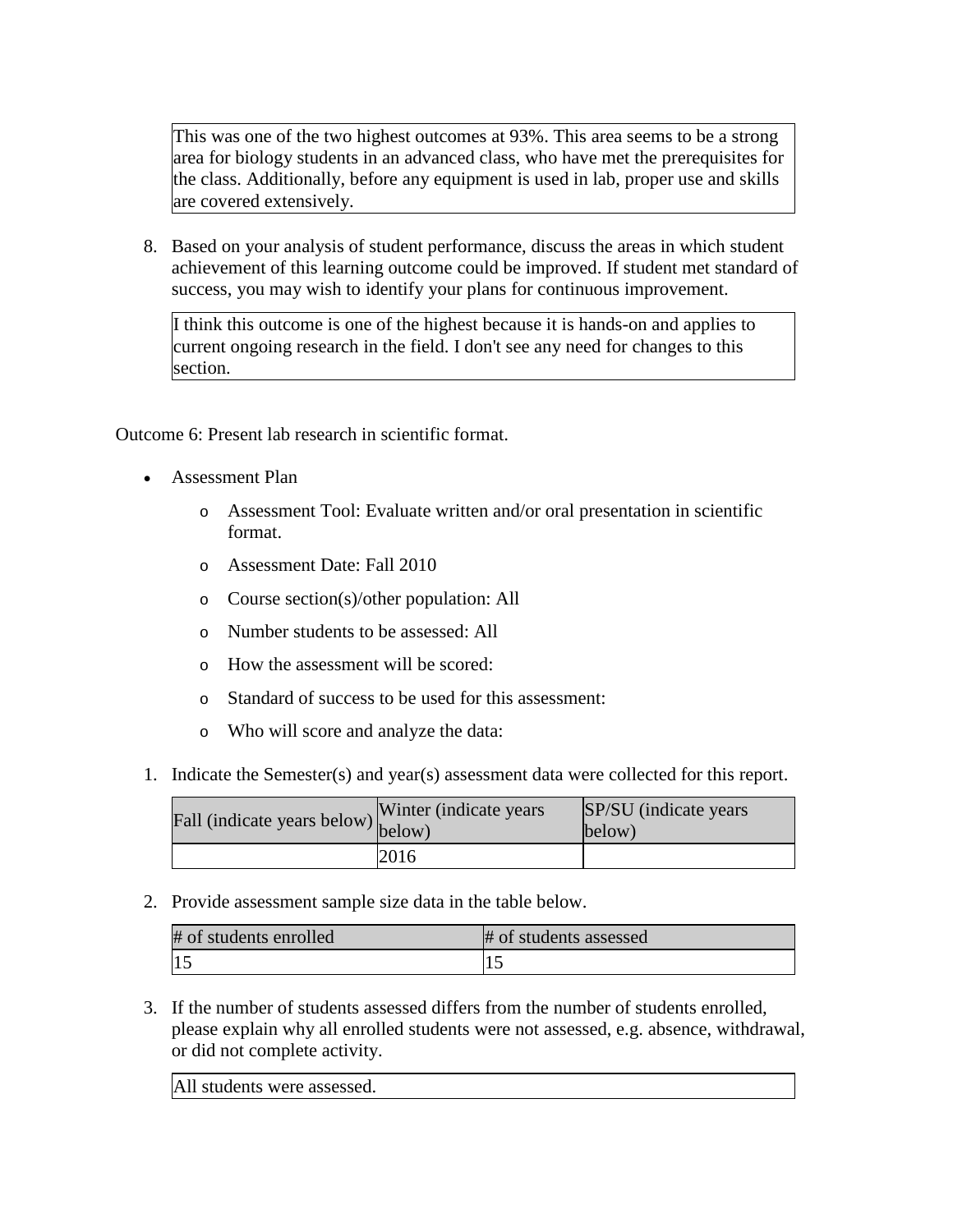4. Describe how students from all populations (day students on campus, DL, MM, evening, extension center sites, etc.) were included in the assessment based on your selection criteria.

There is only one section of BIO 215 and it is a day class on campus.

5. Describe the process used to assess this outcome. Include a brief description of this tool and how it was scored.

A written paper of original research was graded using a rubric for scientific papers (see attached).

6. Briefly describe assessment results based on data collected for this outcome and tool during the course assessment. Discuss the extent to which students achieved this learning outcome and indicate whether the standard of success was met for this outcome and tool.

Met Standard of Success: Yes

The scientific investigation runs for the last 1/3 of the semester. The students write up their findings in scientific format, have one proofreading, and the following week the paper is due. All students achieved the minimum standard of success and the average score on the papers was 92%.

7. Based on your interpretation of the assessment results, describe the areas of strength in student achievement of this learning outcome.

This was the third highest outcome at 92%. The papers were also proofread, which allowed for revisions before the final copies were handed in.

8. Based on your analysis of student performance, discuss the areas in which student achievement of this learning outcome could be improved. If student met standard of success, you may wish to identify your plans for continuous improvement.

I will continue to proofread and allow revisions to this self-directed research paper.

#### **II. Course Summary and Action Plans Based on Assessment Results**

1. Describe your overall impression of how this course is meeting the needs of students. Did the assessment process bring to light anything about student achievement of learning outcomes that surprised you?

This course is more than meeting the needs of students based on the information/data collected. The surprise to me was that not every student is as